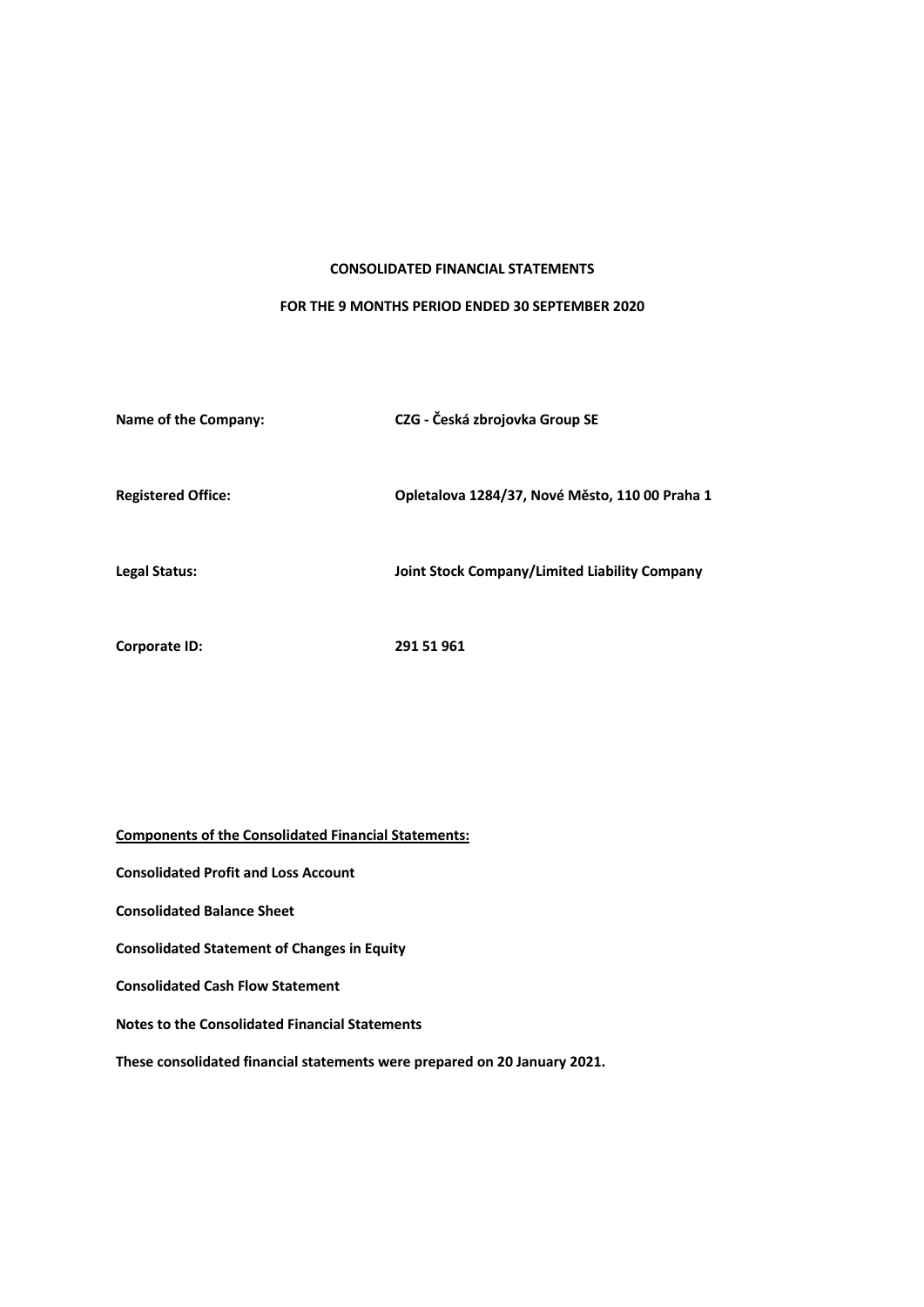## **CONDENSED CONSOLIDATED STATEMENT OF PROFIT OR LOSS AND OTHER COMPREHENSIVE INCOME FOR THE 9 MONTHS PERIOD ENDED 30 SEPTEMBER**

| Note<br><b>CZK '000</b><br><b>Continued operations</b><br><b>CZK '000</b><br>8<br>4 502 695<br>Revenues from the sale of own products, goods and services<br>4964212<br>Other operating income<br>89 294<br>130 320<br>Changes in inventories of finished goods and works in progress<br>$-135590$<br>61753<br>Own work capitalised<br>91 2 2 6<br>73024<br>Raw materials and consumables used<br>$-2251592$<br>$-2251126$<br>Services<br>$-648770$<br>-693 888<br>-790 786<br>Personnel costs<br>-935 492<br>$-291709$<br>$-278856$<br>Depreciation and amortization<br>9.1.<br>Other operating expenses<br>$-20806$<br>-57830<br>740 424<br><b>Operating profit</b><br>815 655<br>14 17 6<br>20 3 25<br>Interest income<br>$-64733$<br>$-81011$<br>Interest expense<br>9.1.<br>378795<br>202 404<br>Other financial income<br>9.1.<br>Other financial expenses<br>$-544480$<br>$-190261$<br>Share in the profit of associates<br>10730<br>161<br>Profit before tax<br>708 320<br>593 865<br>9.2.<br>-116 350<br>$-152056$<br>Income tax<br>Profit for the period from continued operations<br>477515<br>556 264<br><b>Discontinued operations</b><br>0<br>Post-tax profit from discontinued operations<br>19 250<br>Post-tax profit for the period<br>477515<br>575 514<br>Items that may be subsequently reclassified to the statement of profit or loss<br>Cash Flow Hedges - remeasure of effective portion of hedging instruments<br>$-100225$<br>-99 229<br>$-2253$<br>Foreign currency translation of foreign operations<br>24 867<br>$-102478$<br>Other comprehensive income:<br>-74 362<br>375 037<br>501 152<br>Comprehensive income for the period<br>Profit attributable to owner of the parent<br>472 966<br>Profit for the period from continued operations<br>537 247<br>Profit for the period from discontinued operations<br>0<br>19 250<br>Profit for the period attributable to owner of the parent<br>472 966<br>556 497<br>Profit attributable to non-controlling interests<br>Profit for the period from continued operations<br>4549<br>19017<br>Total comprehensive income for the period attributable to:<br>371 133<br>Shareholder of the parent company<br>483868<br>Non-controlling interests<br>3 9 0 4<br>17 284<br>Net earnings per share attributable to the owner of the parent company (CZK per share)<br>19<br>Basic<br>16<br>19<br>19<br>16<br>19<br>Diluted |  | 30 Sep 2020 | 30 Sep 2019* |
|---------------------------------------------------------------------------------------------------------------------------------------------------------------------------------------------------------------------------------------------------------------------------------------------------------------------------------------------------------------------------------------------------------------------------------------------------------------------------------------------------------------------------------------------------------------------------------------------------------------------------------------------------------------------------------------------------------------------------------------------------------------------------------------------------------------------------------------------------------------------------------------------------------------------------------------------------------------------------------------------------------------------------------------------------------------------------------------------------------------------------------------------------------------------------------------------------------------------------------------------------------------------------------------------------------------------------------------------------------------------------------------------------------------------------------------------------------------------------------------------------------------------------------------------------------------------------------------------------------------------------------------------------------------------------------------------------------------------------------------------------------------------------------------------------------------------------------------------------------------------------------------------------------------------------------------------------------------------------------------------------------------------------------------------------------------------------------------------------------------------------------------------------------------------------------------------------------------------------------------------------------------------------------------------------------------------------------------------------------------------------------------------------|--|-------------|--------------|
|                                                                                                                                                                                                                                                                                                                                                                                                                                                                                                                                                                                                                                                                                                                                                                                                                                                                                                                                                                                                                                                                                                                                                                                                                                                                                                                                                                                                                                                                                                                                                                                                                                                                                                                                                                                                                                                                                                                                                                                                                                                                                                                                                                                                                                                                                                                                                                                                   |  |             |              |
|                                                                                                                                                                                                                                                                                                                                                                                                                                                                                                                                                                                                                                                                                                                                                                                                                                                                                                                                                                                                                                                                                                                                                                                                                                                                                                                                                                                                                                                                                                                                                                                                                                                                                                                                                                                                                                                                                                                                                                                                                                                                                                                                                                                                                                                                                                                                                                                                   |  |             |              |
|                                                                                                                                                                                                                                                                                                                                                                                                                                                                                                                                                                                                                                                                                                                                                                                                                                                                                                                                                                                                                                                                                                                                                                                                                                                                                                                                                                                                                                                                                                                                                                                                                                                                                                                                                                                                                                                                                                                                                                                                                                                                                                                                                                                                                                                                                                                                                                                                   |  |             |              |
|                                                                                                                                                                                                                                                                                                                                                                                                                                                                                                                                                                                                                                                                                                                                                                                                                                                                                                                                                                                                                                                                                                                                                                                                                                                                                                                                                                                                                                                                                                                                                                                                                                                                                                                                                                                                                                                                                                                                                                                                                                                                                                                                                                                                                                                                                                                                                                                                   |  |             |              |
|                                                                                                                                                                                                                                                                                                                                                                                                                                                                                                                                                                                                                                                                                                                                                                                                                                                                                                                                                                                                                                                                                                                                                                                                                                                                                                                                                                                                                                                                                                                                                                                                                                                                                                                                                                                                                                                                                                                                                                                                                                                                                                                                                                                                                                                                                                                                                                                                   |  |             |              |
|                                                                                                                                                                                                                                                                                                                                                                                                                                                                                                                                                                                                                                                                                                                                                                                                                                                                                                                                                                                                                                                                                                                                                                                                                                                                                                                                                                                                                                                                                                                                                                                                                                                                                                                                                                                                                                                                                                                                                                                                                                                                                                                                                                                                                                                                                                                                                                                                   |  |             |              |
|                                                                                                                                                                                                                                                                                                                                                                                                                                                                                                                                                                                                                                                                                                                                                                                                                                                                                                                                                                                                                                                                                                                                                                                                                                                                                                                                                                                                                                                                                                                                                                                                                                                                                                                                                                                                                                                                                                                                                                                                                                                                                                                                                                                                                                                                                                                                                                                                   |  |             |              |
|                                                                                                                                                                                                                                                                                                                                                                                                                                                                                                                                                                                                                                                                                                                                                                                                                                                                                                                                                                                                                                                                                                                                                                                                                                                                                                                                                                                                                                                                                                                                                                                                                                                                                                                                                                                                                                                                                                                                                                                                                                                                                                                                                                                                                                                                                                                                                                                                   |  |             |              |
|                                                                                                                                                                                                                                                                                                                                                                                                                                                                                                                                                                                                                                                                                                                                                                                                                                                                                                                                                                                                                                                                                                                                                                                                                                                                                                                                                                                                                                                                                                                                                                                                                                                                                                                                                                                                                                                                                                                                                                                                                                                                                                                                                                                                                                                                                                                                                                                                   |  |             |              |
|                                                                                                                                                                                                                                                                                                                                                                                                                                                                                                                                                                                                                                                                                                                                                                                                                                                                                                                                                                                                                                                                                                                                                                                                                                                                                                                                                                                                                                                                                                                                                                                                                                                                                                                                                                                                                                                                                                                                                                                                                                                                                                                                                                                                                                                                                                                                                                                                   |  |             |              |
|                                                                                                                                                                                                                                                                                                                                                                                                                                                                                                                                                                                                                                                                                                                                                                                                                                                                                                                                                                                                                                                                                                                                                                                                                                                                                                                                                                                                                                                                                                                                                                                                                                                                                                                                                                                                                                                                                                                                                                                                                                                                                                                                                                                                                                                                                                                                                                                                   |  |             |              |
|                                                                                                                                                                                                                                                                                                                                                                                                                                                                                                                                                                                                                                                                                                                                                                                                                                                                                                                                                                                                                                                                                                                                                                                                                                                                                                                                                                                                                                                                                                                                                                                                                                                                                                                                                                                                                                                                                                                                                                                                                                                                                                                                                                                                                                                                                                                                                                                                   |  |             |              |
|                                                                                                                                                                                                                                                                                                                                                                                                                                                                                                                                                                                                                                                                                                                                                                                                                                                                                                                                                                                                                                                                                                                                                                                                                                                                                                                                                                                                                                                                                                                                                                                                                                                                                                                                                                                                                                                                                                                                                                                                                                                                                                                                                                                                                                                                                                                                                                                                   |  |             |              |
|                                                                                                                                                                                                                                                                                                                                                                                                                                                                                                                                                                                                                                                                                                                                                                                                                                                                                                                                                                                                                                                                                                                                                                                                                                                                                                                                                                                                                                                                                                                                                                                                                                                                                                                                                                                                                                                                                                                                                                                                                                                                                                                                                                                                                                                                                                                                                                                                   |  |             |              |
|                                                                                                                                                                                                                                                                                                                                                                                                                                                                                                                                                                                                                                                                                                                                                                                                                                                                                                                                                                                                                                                                                                                                                                                                                                                                                                                                                                                                                                                                                                                                                                                                                                                                                                                                                                                                                                                                                                                                                                                                                                                                                                                                                                                                                                                                                                                                                                                                   |  |             |              |
|                                                                                                                                                                                                                                                                                                                                                                                                                                                                                                                                                                                                                                                                                                                                                                                                                                                                                                                                                                                                                                                                                                                                                                                                                                                                                                                                                                                                                                                                                                                                                                                                                                                                                                                                                                                                                                                                                                                                                                                                                                                                                                                                                                                                                                                                                                                                                                                                   |  |             |              |
|                                                                                                                                                                                                                                                                                                                                                                                                                                                                                                                                                                                                                                                                                                                                                                                                                                                                                                                                                                                                                                                                                                                                                                                                                                                                                                                                                                                                                                                                                                                                                                                                                                                                                                                                                                                                                                                                                                                                                                                                                                                                                                                                                                                                                                                                                                                                                                                                   |  |             |              |
|                                                                                                                                                                                                                                                                                                                                                                                                                                                                                                                                                                                                                                                                                                                                                                                                                                                                                                                                                                                                                                                                                                                                                                                                                                                                                                                                                                                                                                                                                                                                                                                                                                                                                                                                                                                                                                                                                                                                                                                                                                                                                                                                                                                                                                                                                                                                                                                                   |  |             |              |
|                                                                                                                                                                                                                                                                                                                                                                                                                                                                                                                                                                                                                                                                                                                                                                                                                                                                                                                                                                                                                                                                                                                                                                                                                                                                                                                                                                                                                                                                                                                                                                                                                                                                                                                                                                                                                                                                                                                                                                                                                                                                                                                                                                                                                                                                                                                                                                                                   |  |             |              |
|                                                                                                                                                                                                                                                                                                                                                                                                                                                                                                                                                                                                                                                                                                                                                                                                                                                                                                                                                                                                                                                                                                                                                                                                                                                                                                                                                                                                                                                                                                                                                                                                                                                                                                                                                                                                                                                                                                                                                                                                                                                                                                                                                                                                                                                                                                                                                                                                   |  |             |              |
|                                                                                                                                                                                                                                                                                                                                                                                                                                                                                                                                                                                                                                                                                                                                                                                                                                                                                                                                                                                                                                                                                                                                                                                                                                                                                                                                                                                                                                                                                                                                                                                                                                                                                                                                                                                                                                                                                                                                                                                                                                                                                                                                                                                                                                                                                                                                                                                                   |  |             |              |
|                                                                                                                                                                                                                                                                                                                                                                                                                                                                                                                                                                                                                                                                                                                                                                                                                                                                                                                                                                                                                                                                                                                                                                                                                                                                                                                                                                                                                                                                                                                                                                                                                                                                                                                                                                                                                                                                                                                                                                                                                                                                                                                                                                                                                                                                                                                                                                                                   |  |             |              |
|                                                                                                                                                                                                                                                                                                                                                                                                                                                                                                                                                                                                                                                                                                                                                                                                                                                                                                                                                                                                                                                                                                                                                                                                                                                                                                                                                                                                                                                                                                                                                                                                                                                                                                                                                                                                                                                                                                                                                                                                                                                                                                                                                                                                                                                                                                                                                                                                   |  |             |              |
|                                                                                                                                                                                                                                                                                                                                                                                                                                                                                                                                                                                                                                                                                                                                                                                                                                                                                                                                                                                                                                                                                                                                                                                                                                                                                                                                                                                                                                                                                                                                                                                                                                                                                                                                                                                                                                                                                                                                                                                                                                                                                                                                                                                                                                                                                                                                                                                                   |  |             |              |
|                                                                                                                                                                                                                                                                                                                                                                                                                                                                                                                                                                                                                                                                                                                                                                                                                                                                                                                                                                                                                                                                                                                                                                                                                                                                                                                                                                                                                                                                                                                                                                                                                                                                                                                                                                                                                                                                                                                                                                                                                                                                                                                                                                                                                                                                                                                                                                                                   |  |             |              |
|                                                                                                                                                                                                                                                                                                                                                                                                                                                                                                                                                                                                                                                                                                                                                                                                                                                                                                                                                                                                                                                                                                                                                                                                                                                                                                                                                                                                                                                                                                                                                                                                                                                                                                                                                                                                                                                                                                                                                                                                                                                                                                                                                                                                                                                                                                                                                                                                   |  |             |              |
|                                                                                                                                                                                                                                                                                                                                                                                                                                                                                                                                                                                                                                                                                                                                                                                                                                                                                                                                                                                                                                                                                                                                                                                                                                                                                                                                                                                                                                                                                                                                                                                                                                                                                                                                                                                                                                                                                                                                                                                                                                                                                                                                                                                                                                                                                                                                                                                                   |  |             |              |
|                                                                                                                                                                                                                                                                                                                                                                                                                                                                                                                                                                                                                                                                                                                                                                                                                                                                                                                                                                                                                                                                                                                                                                                                                                                                                                                                                                                                                                                                                                                                                                                                                                                                                                                                                                                                                                                                                                                                                                                                                                                                                                                                                                                                                                                                                                                                                                                                   |  |             |              |
|                                                                                                                                                                                                                                                                                                                                                                                                                                                                                                                                                                                                                                                                                                                                                                                                                                                                                                                                                                                                                                                                                                                                                                                                                                                                                                                                                                                                                                                                                                                                                                                                                                                                                                                                                                                                                                                                                                                                                                                                                                                                                                                                                                                                                                                                                                                                                                                                   |  |             |              |
|                                                                                                                                                                                                                                                                                                                                                                                                                                                                                                                                                                                                                                                                                                                                                                                                                                                                                                                                                                                                                                                                                                                                                                                                                                                                                                                                                                                                                                                                                                                                                                                                                                                                                                                                                                                                                                                                                                                                                                                                                                                                                                                                                                                                                                                                                                                                                                                                   |  |             |              |
|                                                                                                                                                                                                                                                                                                                                                                                                                                                                                                                                                                                                                                                                                                                                                                                                                                                                                                                                                                                                                                                                                                                                                                                                                                                                                                                                                                                                                                                                                                                                                                                                                                                                                                                                                                                                                                                                                                                                                                                                                                                                                                                                                                                                                                                                                                                                                                                                   |  |             |              |
|                                                                                                                                                                                                                                                                                                                                                                                                                                                                                                                                                                                                                                                                                                                                                                                                                                                                                                                                                                                                                                                                                                                                                                                                                                                                                                                                                                                                                                                                                                                                                                                                                                                                                                                                                                                                                                                                                                                                                                                                                                                                                                                                                                                                                                                                                                                                                                                                   |  |             |              |
|                                                                                                                                                                                                                                                                                                                                                                                                                                                                                                                                                                                                                                                                                                                                                                                                                                                                                                                                                                                                                                                                                                                                                                                                                                                                                                                                                                                                                                                                                                                                                                                                                                                                                                                                                                                                                                                                                                                                                                                                                                                                                                                                                                                                                                                                                                                                                                                                   |  |             |              |
|                                                                                                                                                                                                                                                                                                                                                                                                                                                                                                                                                                                                                                                                                                                                                                                                                                                                                                                                                                                                                                                                                                                                                                                                                                                                                                                                                                                                                                                                                                                                                                                                                                                                                                                                                                                                                                                                                                                                                                                                                                                                                                                                                                                                                                                                                                                                                                                                   |  |             |              |
|                                                                                                                                                                                                                                                                                                                                                                                                                                                                                                                                                                                                                                                                                                                                                                                                                                                                                                                                                                                                                                                                                                                                                                                                                                                                                                                                                                                                                                                                                                                                                                                                                                                                                                                                                                                                                                                                                                                                                                                                                                                                                                                                                                                                                                                                                                                                                                                                   |  |             |              |
|                                                                                                                                                                                                                                                                                                                                                                                                                                                                                                                                                                                                                                                                                                                                                                                                                                                                                                                                                                                                                                                                                                                                                                                                                                                                                                                                                                                                                                                                                                                                                                                                                                                                                                                                                                                                                                                                                                                                                                                                                                                                                                                                                                                                                                                                                                                                                                                                   |  |             |              |
|                                                                                                                                                                                                                                                                                                                                                                                                                                                                                                                                                                                                                                                                                                                                                                                                                                                                                                                                                                                                                                                                                                                                                                                                                                                                                                                                                                                                                                                                                                                                                                                                                                                                                                                                                                                                                                                                                                                                                                                                                                                                                                                                                                                                                                                                                                                                                                                                   |  |             |              |
|                                                                                                                                                                                                                                                                                                                                                                                                                                                                                                                                                                                                                                                                                                                                                                                                                                                                                                                                                                                                                                                                                                                                                                                                                                                                                                                                                                                                                                                                                                                                                                                                                                                                                                                                                                                                                                                                                                                                                                                                                                                                                                                                                                                                                                                                                                                                                                                                   |  |             |              |
|                                                                                                                                                                                                                                                                                                                                                                                                                                                                                                                                                                                                                                                                                                                                                                                                                                                                                                                                                                                                                                                                                                                                                                                                                                                                                                                                                                                                                                                                                                                                                                                                                                                                                                                                                                                                                                                                                                                                                                                                                                                                                                                                                                                                                                                                                                                                                                                                   |  |             |              |
|                                                                                                                                                                                                                                                                                                                                                                                                                                                                                                                                                                                                                                                                                                                                                                                                                                                                                                                                                                                                                                                                                                                                                                                                                                                                                                                                                                                                                                                                                                                                                                                                                                                                                                                                                                                                                                                                                                                                                                                                                                                                                                                                                                                                                                                                                                                                                                                                   |  |             |              |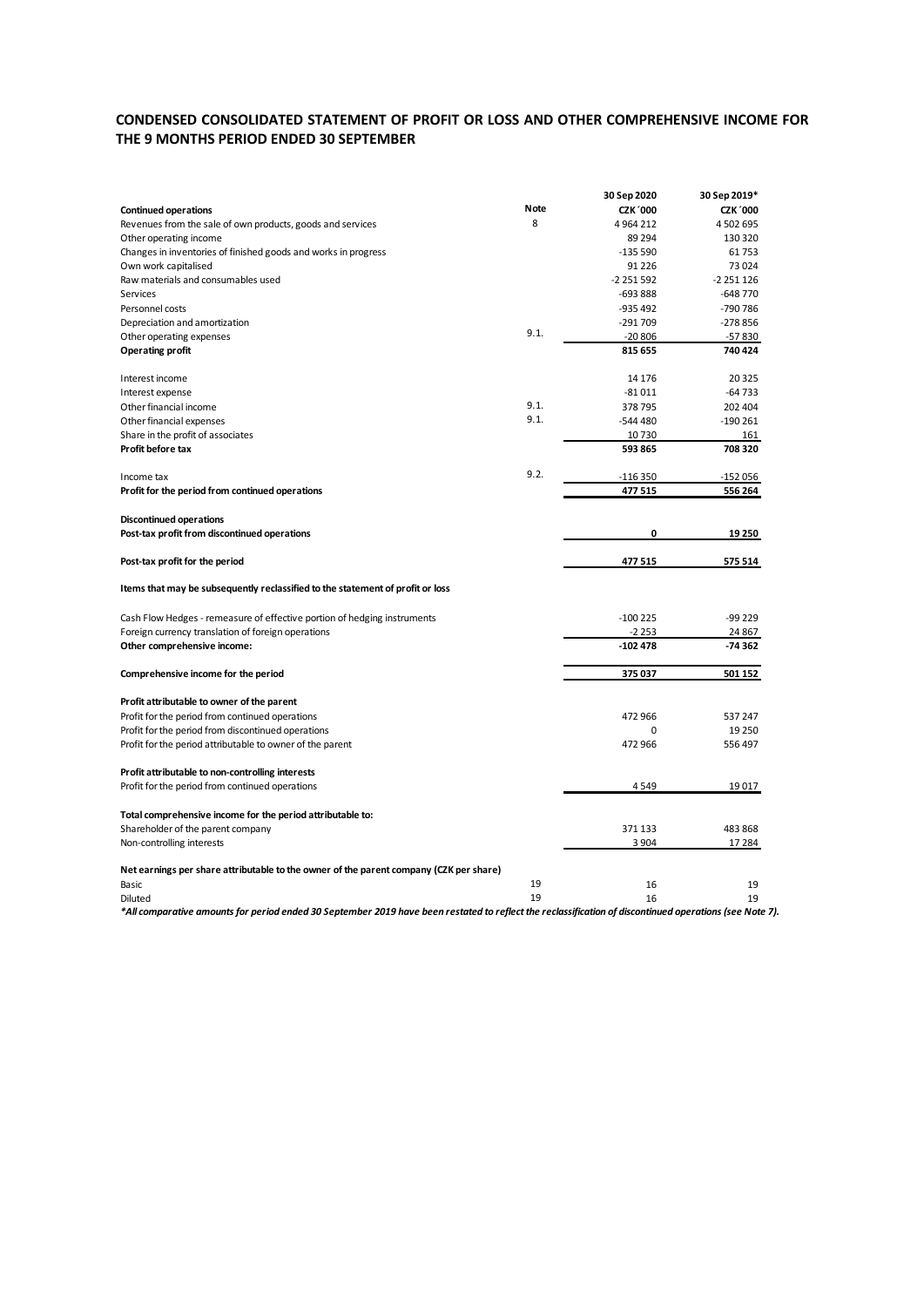# **CONDENSED CONSOLIDATED STATEMENT OF FINANCIAL POSITION AS OF 30 SEPTEMBER 2020**

|                                                                            |                | 30 Sep 2020     | 31 Dec 2019     |
|----------------------------------------------------------------------------|----------------|-----------------|-----------------|
|                                                                            | <b>Note</b>    | <b>CZK '000</b> | <b>CZK '000</b> |
| <b>ASSETS</b>                                                              |                |                 |                 |
| Non-current assets                                                         |                |                 |                 |
| Property, plant and equipment                                              | 11             | 1999 477        | 1994748         |
| Intangible assets                                                          | 10             | 779 860         | 834 242         |
| Long-term receivables                                                      |                | 291 505         | 45 322          |
| Equity-accounted securities and investments                                | 15             | 100 372         | 17 160          |
| Deferred tax asset                                                         |                | 0               | 1464            |
| Goodwill                                                                   |                | 280 686         | 280 686         |
| <b>Total non-current assets</b>                                            |                | 3 451 900       | 3 173 622       |
|                                                                            |                |                 |                 |
| <b>Current assets</b>                                                      |                |                 |                 |
| Inventories                                                                | 12             | 1714758         | 1747427         |
| Trade receivables                                                          |                | 733 962         | 915 799         |
| Current tax receivables                                                    |                | 21 6 24         | 7385            |
| Other receivables                                                          |                | 162 893         | 137080          |
| Financial derivatives                                                      | 16             | 285 566         | 236 486         |
| Cash and cash equivalents                                                  |                | 1 1 6 3 3 5 4   | 805 503         |
| Assets held for sale and for distribution to owners                        | $\overline{7}$ | 0               | 525 273         |
| <b>Total current assets</b>                                                |                | 4085157         | 4374953         |
|                                                                            |                |                 |                 |
| <b>Total assets</b>                                                        |                | 7537057         | 7548575         |
|                                                                            |                |                 |                 |
| <b>EQUITY AND PAYABLES</b>                                                 |                |                 |                 |
| Capital and funds                                                          |                |                 |                 |
| Share capital                                                              |                | 2 9 8 4         | 2984            |
| Capital funds                                                              |                | 1431285         | 1533118         |
| Accumulated profits                                                        |                | 1836988         | 1921501         |
| Equity attributable to the shareholder of the Company                      |                | 3 271 257       | 3 457 603       |
|                                                                            |                |                 |                 |
| Equity attributable to the shareholder of the Company                      |                | 3 271 257       | 3 457 603       |
| Non-controlling interests                                                  |                | 1822            | 11 3 58         |
| <b>Total equity</b>                                                        |                | 3 273 079       | 3 468 961       |
|                                                                            |                |                 |                 |
| <b>Non-current liabilities</b>                                             |                |                 |                 |
| Bank loans and borrowings                                                  |                | 2 2 5 2 6 4 5   | 2 2 5 2 6 8 8   |
| Lease payables                                                             |                | 57 165          | 57 313          |
| Deferred tax liability                                                     |                | 223 877         | 248 033         |
| Provisions                                                                 | 13             | 6450            | 25 053          |
| Other long-term payables                                                   |                | 3551            | 905             |
| <b>Total Non-current liabilities</b>                                       |                | 2543688         | 2 5 8 3 9 9 2   |
|                                                                            |                |                 |                 |
| <b>Current liabilities</b>                                                 |                |                 |                 |
| Trade payables                                                             |                | 463 179         | 284 906         |
| Short-term bank loans and overdrafts                                       | 14             | 71 370          | 36 958          |
| Lease payables                                                             |                | 5581            | 6 1 7 3         |
| Provisions                                                                 | 13             | 60 984          | 45 837          |
| Current tax payables                                                       |                | 132 850         | 70 127          |
| Other payables                                                             |                | 311 495         | 394 387         |
| Financial derivatives                                                      | 16             | 674 831         | 339 252         |
| Liabilities related to assets held for sale and for distribution to owners | $\overline{7}$ | 0               | 317982          |
| <b>Total Current liabilities</b>                                           |                | 1720290         | 1495622         |
| <b>Total liabilities</b>                                                   |                | 4 2 6 3 9 7 8   | 4079614         |
| <b>Total liabilities and equity</b>                                        |                | 7537057         | 7 548 575       |
|                                                                            |                |                 |                 |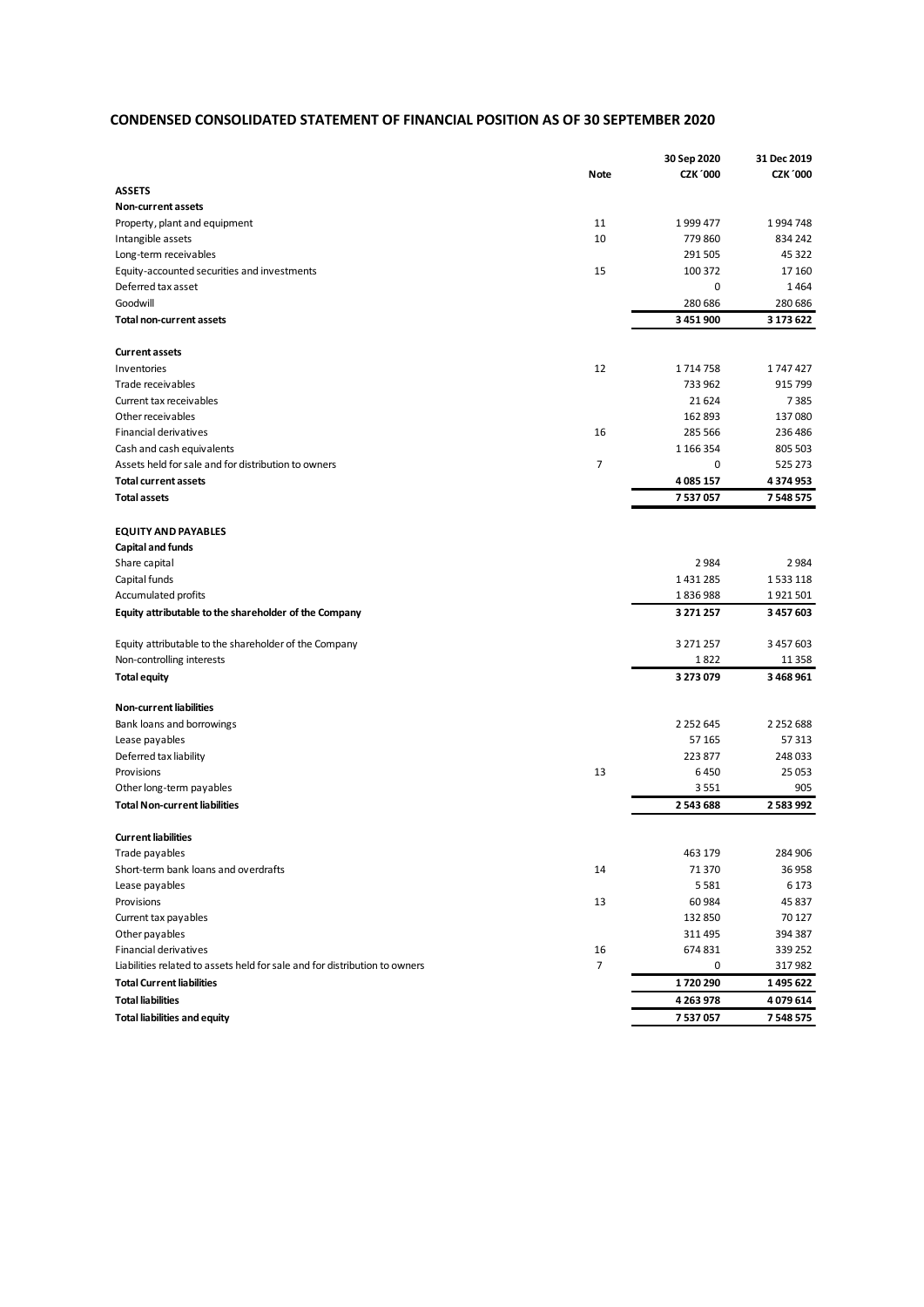# **CONDENSED CONSOLIDATED STATEMENT OF CHANGES IN EQUITY FOR THE 9 MONTHS PERIOD ENDED 30 SEPTEMBER**

|                                                           | Share capital | Capital funds and<br>funds from the<br>translation of<br>foreign currencies |           | Equity<br>Accumulated attributable to the<br>profits shareholder of the<br>parent company | Non-controlling<br>interests | <b>Equity</b> |
|-----------------------------------------------------------|---------------|-----------------------------------------------------------------------------|-----------|-------------------------------------------------------------------------------------------|------------------------------|---------------|
| <b>Balance at 31 December 2018</b>                        | 2984          | 1393554                                                                     | 1884709   | 3 2 8 1 2 4 7                                                                             | 28 1 28                      | 3 3 0 9 3 7 5 |
| Profit for the period from continued operations           |               |                                                                             | 575514    | 575 514                                                                                   | 19017                        | 594 531       |
| Profit for the period from discontinued operations        |               |                                                                             |           | 0                                                                                         |                              | 0             |
| Other comprehensive income                                |               | $-71952$                                                                    |           | $-71952$                                                                                  | $-2410$                      | $-74362$      |
| Total comprehensive income for the period                 | 0             | $-71952$                                                                    | 575514    | 503 562                                                                                   | 16 607                       | 520169        |
| <b>Dividends</b>                                          |               |                                                                             | $-560000$ | $-560000$                                                                                 | $-13977$                     | $-573977$     |
| Transactions under common control                         |               |                                                                             | $-145363$ | $-145363$                                                                                 |                              | $-145363$     |
| Change in non-controlling interests and treasury holdings |               |                                                                             | 23714     | 23714                                                                                     | 14 3 3 6                     | 38050         |
| Balance at 30 September 2019                              | 2984          | 1321602                                                                     | 1778574   | 3 103 160                                                                                 | 45 094                       | 3 148 254     |
| <b>Balance at 31 December 2019</b>                        | 2984          | 1533118                                                                     | 1921501   | 3457603                                                                                   | 11358                        | 3468961       |
| Profit for the period from continued operations           |               |                                                                             | 472966    | 472966                                                                                    | 4549                         | 381963        |
| Profit for the period from discontinued operations        |               |                                                                             | $\Omega$  | 0                                                                                         |                              | $\Omega$      |
| Other comprehensive income                                |               | $-101833$                                                                   |           | $-101833$                                                                                 | $-645$                       | $-102478$     |
| Total comprehensive income for the period                 | 0             | $-101833$                                                                   | 472966    | 371133                                                                                    | 3904                         | 375037        |
| Dividends                                                 |               |                                                                             | $-328218$ | $-328218$                                                                                 | $-4049$                      | $-332267$     |
| Transactions under common control                         |               |                                                                             | $-207291$ | $-207291$                                                                                 |                              | $-207291$     |
| Change in non-controlling interests and treasury holdings |               |                                                                             | $-21970$  | $-21970$                                                                                  | $-9391$                      | $-31361$      |
| <b>Balance at 30 September 2020</b>                       | 2984          | 1431285                                                                     | 1836988   | 3 2 7 1 2 5 7                                                                             | 1822                         | 3 2 7 3 0 7 9 |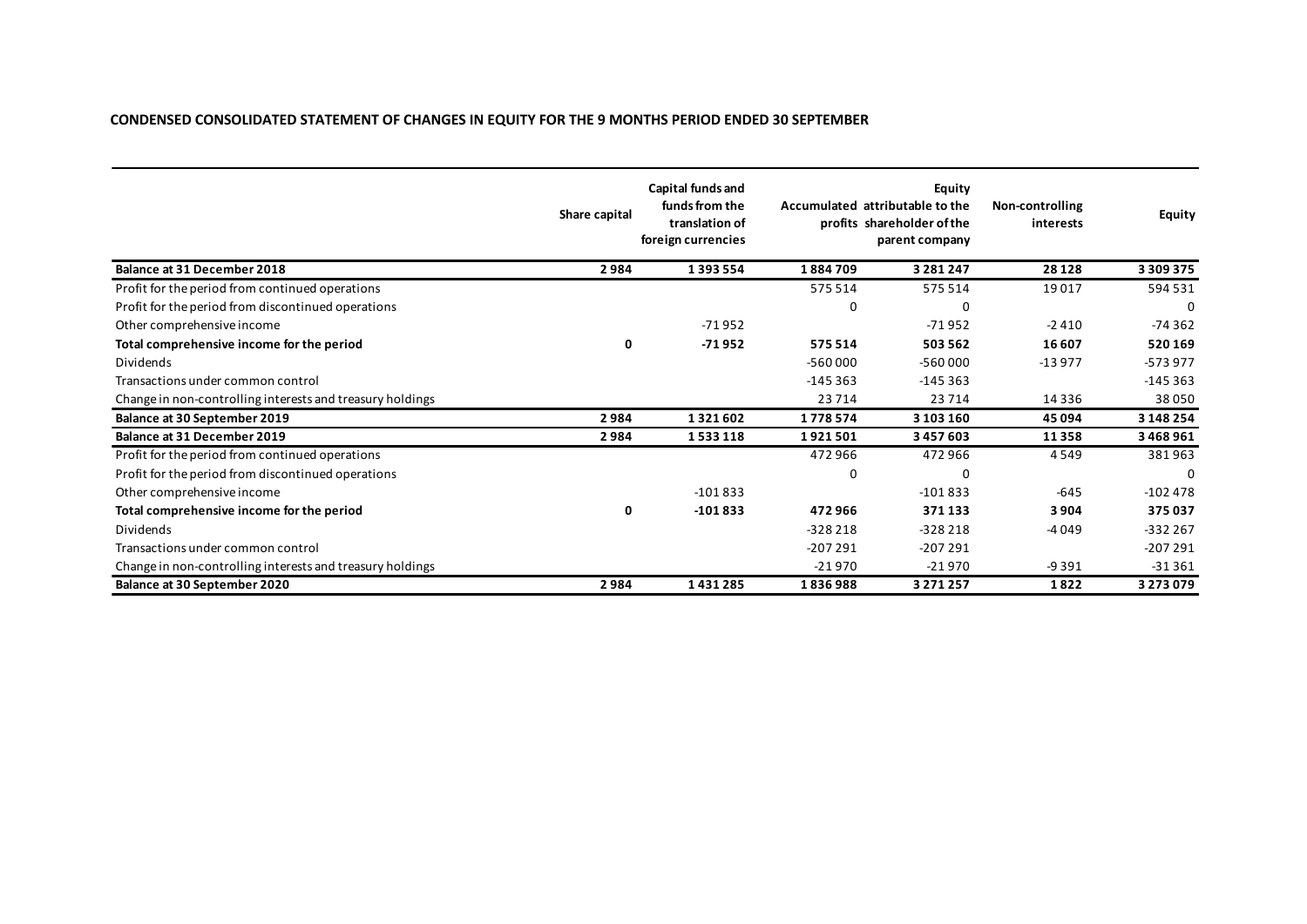# **CONDENSED CONSOLIDATED CASH FLOW STATEMENT FOR THE 9 MONTHS PERIOD ENDED 30 SEPTEMBER**

| <b>CZK '000</b><br><b>CZK '000</b><br>Cash flows from principal economic activity (operating activity)<br>583135<br>731857<br>Profit from ordinary activity before tax<br>291709<br>314332<br>Depreciation/amortization of non-current assets<br>13<br>17038<br>Change in allowances and provisions<br>$-101664$<br>Loss from the sale of non-current assets<br>$-389$<br>$-405$<br>48048<br>Interest expense and interest income<br>66835<br>Adjustments for other non-cash operations (write off on assets and inventories, unrealised foreign exchange<br>108879<br>$-136699$<br>gains/losses, remeasurement of derivative transactions)<br>974171<br>948505<br>Net cash flow from operating activities before changes in working capital<br>393535<br>-578048<br>Change in working capital<br>Change in receivables and deferred expenses/accrued income<br>178301<br>-168795<br>Change in payables and accrued expenses/deferred income<br>$-23953$<br>$-167584$<br>12<br>Change in inventories<br>239 187<br>$-241669$<br>1342040<br>396 123<br>Cash generated by operations<br>$-87888$<br>-75 177<br>Interest paid<br>8631<br>20657<br>Interest received<br>9.2.<br>$-169474$<br>$-160177$<br>Income tax paid for ordinary activity<br>1093309<br>181426<br>Net cash flow from operating activities<br>Cash flows from investing activities<br>Acquisition of non-current assets<br>11, 12<br>-213932<br>-144426<br>867<br>Income from the sale of non-current assets<br>405<br>Acquisition of subsidiaries<br>$-164293$<br>Income from the sale of subsidiaries<br>$-1114$<br>15<br>Acquisition of investment in an associate<br>-69823<br>$-309428$<br>Net cash flow from investing activities<br>-282888<br>Cash flows from financing activities<br>Proceeds from issued bonds<br>$-216500$<br>Repayments of loans and borrowings<br>14<br>$-250054$<br>14<br>61977<br>Proceeds from loans and borrowings<br>34412<br>$-560000$<br>Dividends paid to shareholders<br>17<br>$-328218$<br>-4049<br>$-13977$<br>Dividends paid to non-controlling interests<br>Net cash flow from financing activities<br>-547 909<br>-728 500<br>-850083<br>Net change in cash and cash equivalents<br>286039<br>Opening balance of cash and cash equivalents<br>880315<br>1345628<br>23527<br>6419<br>Effects of exchange rate changes on cash and cash equivalents<br>Closing balance of cash and cash equivalents<br>1166354<br>495 545 | Note | 30 Sep 2020 | 30 Sep 2019 |
|-------------------------------------------------------------------------------------------------------------------------------------------------------------------------------------------------------------------------------------------------------------------------------------------------------------------------------------------------------------------------------------------------------------------------------------------------------------------------------------------------------------------------------------------------------------------------------------------------------------------------------------------------------------------------------------------------------------------------------------------------------------------------------------------------------------------------------------------------------------------------------------------------------------------------------------------------------------------------------------------------------------------------------------------------------------------------------------------------------------------------------------------------------------------------------------------------------------------------------------------------------------------------------------------------------------------------------------------------------------------------------------------------------------------------------------------------------------------------------------------------------------------------------------------------------------------------------------------------------------------------------------------------------------------------------------------------------------------------------------------------------------------------------------------------------------------------------------------------------------------------------------------------------------------------------------------------------------------------------------------------------------------------------------------------------------------------------------------------------------------------------------------------------------------------------------------------------------------------------------------------------------------------------------------------------------------------------------------------------------------------------------------------------------------------------------|------|-------------|-------------|
|                                                                                                                                                                                                                                                                                                                                                                                                                                                                                                                                                                                                                                                                                                                                                                                                                                                                                                                                                                                                                                                                                                                                                                                                                                                                                                                                                                                                                                                                                                                                                                                                                                                                                                                                                                                                                                                                                                                                                                                                                                                                                                                                                                                                                                                                                                                                                                                                                                     |      |             |             |
|                                                                                                                                                                                                                                                                                                                                                                                                                                                                                                                                                                                                                                                                                                                                                                                                                                                                                                                                                                                                                                                                                                                                                                                                                                                                                                                                                                                                                                                                                                                                                                                                                                                                                                                                                                                                                                                                                                                                                                                                                                                                                                                                                                                                                                                                                                                                                                                                                                     |      |             |             |
|                                                                                                                                                                                                                                                                                                                                                                                                                                                                                                                                                                                                                                                                                                                                                                                                                                                                                                                                                                                                                                                                                                                                                                                                                                                                                                                                                                                                                                                                                                                                                                                                                                                                                                                                                                                                                                                                                                                                                                                                                                                                                                                                                                                                                                                                                                                                                                                                                                     |      |             |             |
|                                                                                                                                                                                                                                                                                                                                                                                                                                                                                                                                                                                                                                                                                                                                                                                                                                                                                                                                                                                                                                                                                                                                                                                                                                                                                                                                                                                                                                                                                                                                                                                                                                                                                                                                                                                                                                                                                                                                                                                                                                                                                                                                                                                                                                                                                                                                                                                                                                     |      |             |             |
|                                                                                                                                                                                                                                                                                                                                                                                                                                                                                                                                                                                                                                                                                                                                                                                                                                                                                                                                                                                                                                                                                                                                                                                                                                                                                                                                                                                                                                                                                                                                                                                                                                                                                                                                                                                                                                                                                                                                                                                                                                                                                                                                                                                                                                                                                                                                                                                                                                     |      |             |             |
|                                                                                                                                                                                                                                                                                                                                                                                                                                                                                                                                                                                                                                                                                                                                                                                                                                                                                                                                                                                                                                                                                                                                                                                                                                                                                                                                                                                                                                                                                                                                                                                                                                                                                                                                                                                                                                                                                                                                                                                                                                                                                                                                                                                                                                                                                                                                                                                                                                     |      |             |             |
|                                                                                                                                                                                                                                                                                                                                                                                                                                                                                                                                                                                                                                                                                                                                                                                                                                                                                                                                                                                                                                                                                                                                                                                                                                                                                                                                                                                                                                                                                                                                                                                                                                                                                                                                                                                                                                                                                                                                                                                                                                                                                                                                                                                                                                                                                                                                                                                                                                     |      |             |             |
|                                                                                                                                                                                                                                                                                                                                                                                                                                                                                                                                                                                                                                                                                                                                                                                                                                                                                                                                                                                                                                                                                                                                                                                                                                                                                                                                                                                                                                                                                                                                                                                                                                                                                                                                                                                                                                                                                                                                                                                                                                                                                                                                                                                                                                                                                                                                                                                                                                     |      |             |             |
|                                                                                                                                                                                                                                                                                                                                                                                                                                                                                                                                                                                                                                                                                                                                                                                                                                                                                                                                                                                                                                                                                                                                                                                                                                                                                                                                                                                                                                                                                                                                                                                                                                                                                                                                                                                                                                                                                                                                                                                                                                                                                                                                                                                                                                                                                                                                                                                                                                     |      |             |             |
|                                                                                                                                                                                                                                                                                                                                                                                                                                                                                                                                                                                                                                                                                                                                                                                                                                                                                                                                                                                                                                                                                                                                                                                                                                                                                                                                                                                                                                                                                                                                                                                                                                                                                                                                                                                                                                                                                                                                                                                                                                                                                                                                                                                                                                                                                                                                                                                                                                     |      |             |             |
|                                                                                                                                                                                                                                                                                                                                                                                                                                                                                                                                                                                                                                                                                                                                                                                                                                                                                                                                                                                                                                                                                                                                                                                                                                                                                                                                                                                                                                                                                                                                                                                                                                                                                                                                                                                                                                                                                                                                                                                                                                                                                                                                                                                                                                                                                                                                                                                                                                     |      |             |             |
|                                                                                                                                                                                                                                                                                                                                                                                                                                                                                                                                                                                                                                                                                                                                                                                                                                                                                                                                                                                                                                                                                                                                                                                                                                                                                                                                                                                                                                                                                                                                                                                                                                                                                                                                                                                                                                                                                                                                                                                                                                                                                                                                                                                                                                                                                                                                                                                                                                     |      |             |             |
|                                                                                                                                                                                                                                                                                                                                                                                                                                                                                                                                                                                                                                                                                                                                                                                                                                                                                                                                                                                                                                                                                                                                                                                                                                                                                                                                                                                                                                                                                                                                                                                                                                                                                                                                                                                                                                                                                                                                                                                                                                                                                                                                                                                                                                                                                                                                                                                                                                     |      |             |             |
|                                                                                                                                                                                                                                                                                                                                                                                                                                                                                                                                                                                                                                                                                                                                                                                                                                                                                                                                                                                                                                                                                                                                                                                                                                                                                                                                                                                                                                                                                                                                                                                                                                                                                                                                                                                                                                                                                                                                                                                                                                                                                                                                                                                                                                                                                                                                                                                                                                     |      |             |             |
|                                                                                                                                                                                                                                                                                                                                                                                                                                                                                                                                                                                                                                                                                                                                                                                                                                                                                                                                                                                                                                                                                                                                                                                                                                                                                                                                                                                                                                                                                                                                                                                                                                                                                                                                                                                                                                                                                                                                                                                                                                                                                                                                                                                                                                                                                                                                                                                                                                     |      |             |             |
|                                                                                                                                                                                                                                                                                                                                                                                                                                                                                                                                                                                                                                                                                                                                                                                                                                                                                                                                                                                                                                                                                                                                                                                                                                                                                                                                                                                                                                                                                                                                                                                                                                                                                                                                                                                                                                                                                                                                                                                                                                                                                                                                                                                                                                                                                                                                                                                                                                     |      |             |             |
|                                                                                                                                                                                                                                                                                                                                                                                                                                                                                                                                                                                                                                                                                                                                                                                                                                                                                                                                                                                                                                                                                                                                                                                                                                                                                                                                                                                                                                                                                                                                                                                                                                                                                                                                                                                                                                                                                                                                                                                                                                                                                                                                                                                                                                                                                                                                                                                                                                     |      |             |             |
|                                                                                                                                                                                                                                                                                                                                                                                                                                                                                                                                                                                                                                                                                                                                                                                                                                                                                                                                                                                                                                                                                                                                                                                                                                                                                                                                                                                                                                                                                                                                                                                                                                                                                                                                                                                                                                                                                                                                                                                                                                                                                                                                                                                                                                                                                                                                                                                                                                     |      |             |             |
|                                                                                                                                                                                                                                                                                                                                                                                                                                                                                                                                                                                                                                                                                                                                                                                                                                                                                                                                                                                                                                                                                                                                                                                                                                                                                                                                                                                                                                                                                                                                                                                                                                                                                                                                                                                                                                                                                                                                                                                                                                                                                                                                                                                                                                                                                                                                                                                                                                     |      |             |             |
|                                                                                                                                                                                                                                                                                                                                                                                                                                                                                                                                                                                                                                                                                                                                                                                                                                                                                                                                                                                                                                                                                                                                                                                                                                                                                                                                                                                                                                                                                                                                                                                                                                                                                                                                                                                                                                                                                                                                                                                                                                                                                                                                                                                                                                                                                                                                                                                                                                     |      |             |             |
|                                                                                                                                                                                                                                                                                                                                                                                                                                                                                                                                                                                                                                                                                                                                                                                                                                                                                                                                                                                                                                                                                                                                                                                                                                                                                                                                                                                                                                                                                                                                                                                                                                                                                                                                                                                                                                                                                                                                                                                                                                                                                                                                                                                                                                                                                                                                                                                                                                     |      |             |             |
|                                                                                                                                                                                                                                                                                                                                                                                                                                                                                                                                                                                                                                                                                                                                                                                                                                                                                                                                                                                                                                                                                                                                                                                                                                                                                                                                                                                                                                                                                                                                                                                                                                                                                                                                                                                                                                                                                                                                                                                                                                                                                                                                                                                                                                                                                                                                                                                                                                     |      |             |             |
|                                                                                                                                                                                                                                                                                                                                                                                                                                                                                                                                                                                                                                                                                                                                                                                                                                                                                                                                                                                                                                                                                                                                                                                                                                                                                                                                                                                                                                                                                                                                                                                                                                                                                                                                                                                                                                                                                                                                                                                                                                                                                                                                                                                                                                                                                                                                                                                                                                     |      |             |             |
|                                                                                                                                                                                                                                                                                                                                                                                                                                                                                                                                                                                                                                                                                                                                                                                                                                                                                                                                                                                                                                                                                                                                                                                                                                                                                                                                                                                                                                                                                                                                                                                                                                                                                                                                                                                                                                                                                                                                                                                                                                                                                                                                                                                                                                                                                                                                                                                                                                     |      |             |             |
|                                                                                                                                                                                                                                                                                                                                                                                                                                                                                                                                                                                                                                                                                                                                                                                                                                                                                                                                                                                                                                                                                                                                                                                                                                                                                                                                                                                                                                                                                                                                                                                                                                                                                                                                                                                                                                                                                                                                                                                                                                                                                                                                                                                                                                                                                                                                                                                                                                     |      |             |             |
|                                                                                                                                                                                                                                                                                                                                                                                                                                                                                                                                                                                                                                                                                                                                                                                                                                                                                                                                                                                                                                                                                                                                                                                                                                                                                                                                                                                                                                                                                                                                                                                                                                                                                                                                                                                                                                                                                                                                                                                                                                                                                                                                                                                                                                                                                                                                                                                                                                     |      |             |             |
|                                                                                                                                                                                                                                                                                                                                                                                                                                                                                                                                                                                                                                                                                                                                                                                                                                                                                                                                                                                                                                                                                                                                                                                                                                                                                                                                                                                                                                                                                                                                                                                                                                                                                                                                                                                                                                                                                                                                                                                                                                                                                                                                                                                                                                                                                                                                                                                                                                     |      |             |             |
|                                                                                                                                                                                                                                                                                                                                                                                                                                                                                                                                                                                                                                                                                                                                                                                                                                                                                                                                                                                                                                                                                                                                                                                                                                                                                                                                                                                                                                                                                                                                                                                                                                                                                                                                                                                                                                                                                                                                                                                                                                                                                                                                                                                                                                                                                                                                                                                                                                     |      |             |             |
|                                                                                                                                                                                                                                                                                                                                                                                                                                                                                                                                                                                                                                                                                                                                                                                                                                                                                                                                                                                                                                                                                                                                                                                                                                                                                                                                                                                                                                                                                                                                                                                                                                                                                                                                                                                                                                                                                                                                                                                                                                                                                                                                                                                                                                                                                                                                                                                                                                     |      |             |             |
|                                                                                                                                                                                                                                                                                                                                                                                                                                                                                                                                                                                                                                                                                                                                                                                                                                                                                                                                                                                                                                                                                                                                                                                                                                                                                                                                                                                                                                                                                                                                                                                                                                                                                                                                                                                                                                                                                                                                                                                                                                                                                                                                                                                                                                                                                                                                                                                                                                     |      |             |             |
|                                                                                                                                                                                                                                                                                                                                                                                                                                                                                                                                                                                                                                                                                                                                                                                                                                                                                                                                                                                                                                                                                                                                                                                                                                                                                                                                                                                                                                                                                                                                                                                                                                                                                                                                                                                                                                                                                                                                                                                                                                                                                                                                                                                                                                                                                                                                                                                                                                     |      |             |             |
|                                                                                                                                                                                                                                                                                                                                                                                                                                                                                                                                                                                                                                                                                                                                                                                                                                                                                                                                                                                                                                                                                                                                                                                                                                                                                                                                                                                                                                                                                                                                                                                                                                                                                                                                                                                                                                                                                                                                                                                                                                                                                                                                                                                                                                                                                                                                                                                                                                     |      |             |             |
|                                                                                                                                                                                                                                                                                                                                                                                                                                                                                                                                                                                                                                                                                                                                                                                                                                                                                                                                                                                                                                                                                                                                                                                                                                                                                                                                                                                                                                                                                                                                                                                                                                                                                                                                                                                                                                                                                                                                                                                                                                                                                                                                                                                                                                                                                                                                                                                                                                     |      |             |             |
|                                                                                                                                                                                                                                                                                                                                                                                                                                                                                                                                                                                                                                                                                                                                                                                                                                                                                                                                                                                                                                                                                                                                                                                                                                                                                                                                                                                                                                                                                                                                                                                                                                                                                                                                                                                                                                                                                                                                                                                                                                                                                                                                                                                                                                                                                                                                                                                                                                     |      |             |             |
|                                                                                                                                                                                                                                                                                                                                                                                                                                                                                                                                                                                                                                                                                                                                                                                                                                                                                                                                                                                                                                                                                                                                                                                                                                                                                                                                                                                                                                                                                                                                                                                                                                                                                                                                                                                                                                                                                                                                                                                                                                                                                                                                                                                                                                                                                                                                                                                                                                     |      |             |             |
|                                                                                                                                                                                                                                                                                                                                                                                                                                                                                                                                                                                                                                                                                                                                                                                                                                                                                                                                                                                                                                                                                                                                                                                                                                                                                                                                                                                                                                                                                                                                                                                                                                                                                                                                                                                                                                                                                                                                                                                                                                                                                                                                                                                                                                                                                                                                                                                                                                     |      |             |             |
|                                                                                                                                                                                                                                                                                                                                                                                                                                                                                                                                                                                                                                                                                                                                                                                                                                                                                                                                                                                                                                                                                                                                                                                                                                                                                                                                                                                                                                                                                                                                                                                                                                                                                                                                                                                                                                                                                                                                                                                                                                                                                                                                                                                                                                                                                                                                                                                                                                     |      |             |             |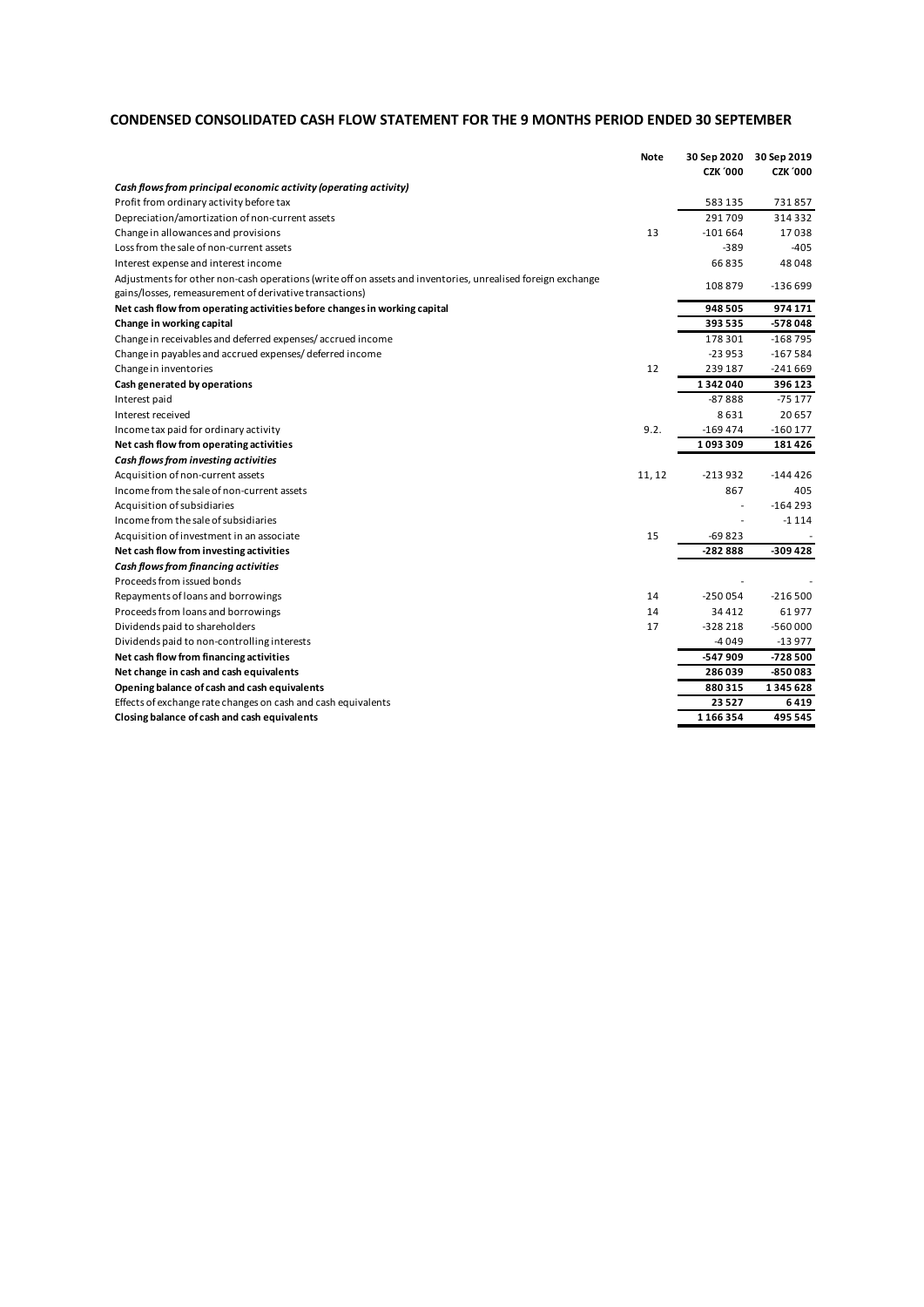

# **CZG - Česká zbrojovka Group SE**

**Condensed Consolidated Interim Financial Statements for the 9 Months Period Ended 30 September 2020 prepared under International Financial Reporting Standards as Adopted by the European Union**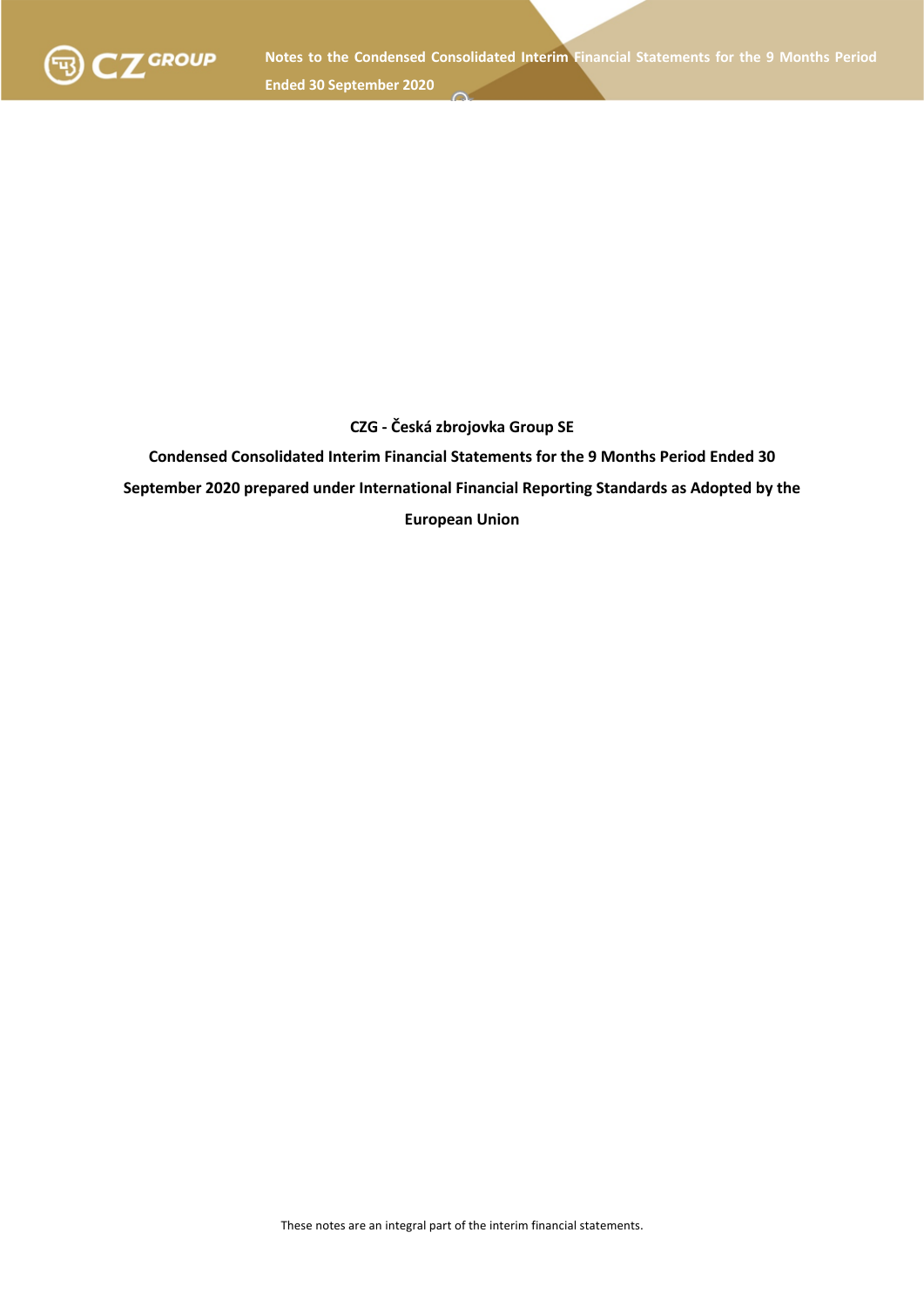

# **Table of Contents**

| 1.  |                                                                                       |  |
|-----|---------------------------------------------------------------------------------------|--|
| 2.  |                                                                                       |  |
| 3.  |                                                                                       |  |
| 4.  |                                                                                       |  |
| 5.  |                                                                                       |  |
| 6.  |                                                                                       |  |
| 7.  | ASSETS AND LIABILITIES HELD FOR DISTRIBUTION TO OWNERS AND DISCONTINUED OPERATIONS 12 |  |
| 8.  |                                                                                       |  |
| 9.  |                                                                                       |  |
| 10. |                                                                                       |  |
| 11. |                                                                                       |  |
| 12. |                                                                                       |  |
| 13. |                                                                                       |  |
| 14. |                                                                                       |  |
| 15. |                                                                                       |  |
| 16. |                                                                                       |  |
| 17. |                                                                                       |  |
| 18. |                                                                                       |  |
| 19. |                                                                                       |  |
| 20. |                                                                                       |  |
| 21. |                                                                                       |  |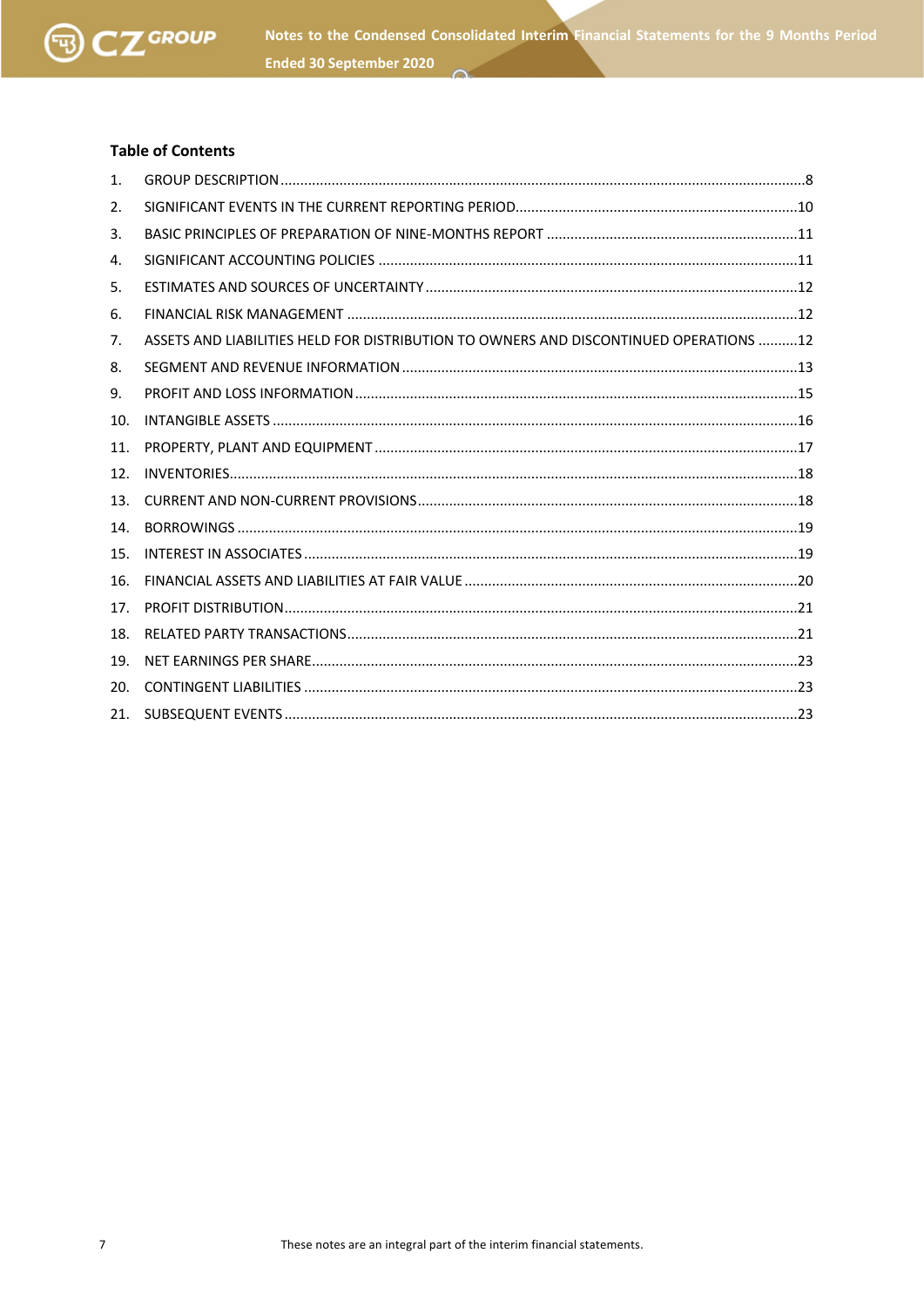

#### **1. GROUP DESCRIPTION**

CZG - Česká zbrojovka Group SE, (hereinafter the "Consolidating Entity" or the "Company" or the "Parent Company") is a European company recorded in the Register of Companies held by the Municipal Court in Prague on 10 January 2013, having its registered office at Opletalova 1284/37, Nové Město, 110 00 Prague 1, Czech Republic, corporate ID No. 291 51 961.

CZG - Česká zbrojovka Group SE is a leading European producer of firearms and tactical accessories for military and law enforcement, personal defense, hunting, sport shooting and other civilian uses. Its products are marketed and sold under the Česká zbrojovka, CZ-USA, Dan Wesson, Zbrojovka Brno and 4M SYSTEMS brands.

The following table shows individuals and legal entities with an equity interest greater than 10 percent:

| Shareholder                 |             | Ownership percentage as of |  |  |
|-----------------------------|-------------|----------------------------|--|--|
|                             | 30 Sep 2020 | 31 Dec 2019                |  |  |
| Česká zbrojovka Partners SE | 100 %       | 100 %                      |  |  |

The majority owner of the Consolidating Entity is Česká zbrojovka Partners, SE, based at Opletalova 1284/37, Nové Město, Prague 1.

The Consolidating Entity and consolidated entities are part of a larger consolidation group of the parent company European Holding Company, SE, based at Opletalova 1284/37, Nové Město, Prague.

Members of the statutory bodies as of 30 September 2020:

| <b>Board of Directors</b> |                          |  |  |
|---------------------------|--------------------------|--|--|
| Chairman:                 | Lubomír Kovařík          |  |  |
| Vice-chairman:            | Jan Drahota              |  |  |
| Vice-chairman:            | Alice Poluchová          |  |  |
| Member:                   | Ladislav Britaňák        |  |  |
| Member:                   | Andrej Chrzanowski       |  |  |
| Member:                   | David Aguilar            |  |  |
| Member:                   | Jana Růžičková           |  |  |
|                           | <b>Supervisory Board</b> |  |  |
| Chairman:                 | René Holeček             |  |  |
| Member:                   | Věslava Piegzová         |  |  |
| Member:                   | Vladimír Dlouhý          |  |  |

The consolidation group (hereinafter the "Group") comprises the Group and its subsidiaries.

Information in these condensed consolidated financial statements is presented in thousands of Czech crowns (CZK '000) if not stated otherwise.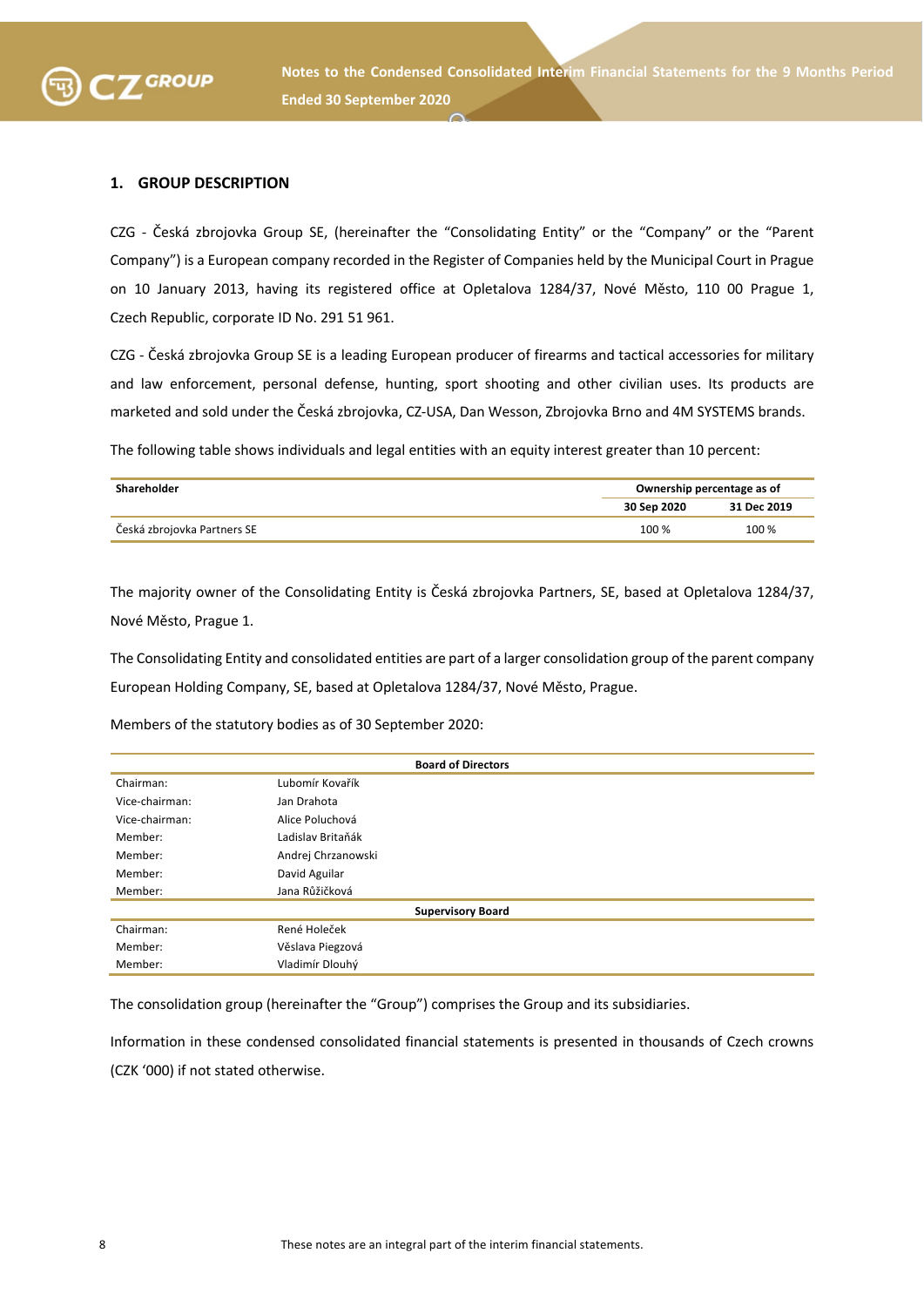

# As of 30 September 2020, the Group was composed of the following entities:

| <b>Entity</b>                                                                          | <b>Principal activity</b>                                   | Place of foundation and Consolidation<br>business operation | method | Share of the Group in Equity |                |                |
|----------------------------------------------------------------------------------------|-------------------------------------------------------------|-------------------------------------------------------------|--------|------------------------------|----------------|----------------|
|                                                                                        |                                                             |                                                             |        | 30 Sep<br>2020               | 31 Dec<br>2019 | 30 Sep<br>2019 |
| CZG - Česká<br>zbrojovka Group SE                                                      | Holding company                                             | Prague, Czech Republic                                      | full   | 100%                         | 100%           | 100%           |
| CZ US Holdings, Inc.                                                                   | Holding company                                             | Kansas City, USA                                            | full   | 100%                         | 100%           | 100%           |
| CZ-USA                                                                                 | Purchase and sales of firearms and<br>ammunition            | Kansas City, USA                                            | full   | 100%                         | 100%           | 100%           |
| CZ-MFG, Inc.                                                                           | Production                                                  | Little Rock, USA                                            | full   | 100%                         | 100%           |                |
| EHC 4 M, SE                                                                            | Lease of real estate                                        | Prague, Czech Republic                                      | full   | 100%                         | 100%           | 100%           |
| 4M SYSTEMS a.s.                                                                        | Trade with military material                                | Prague, Czech Republic                                      | full   | 54%                          | 54%            | 54%            |
| Česká zbrojovka<br>a.s.                                                                | Production, purchase and sale of<br>firearms and ammunition | Uherský Brod,<br>Czech Republic                             | full   | 99%                          | 99%            | 98%            |
| Česká zbrojovka<br>CZ-AUTO a.s.                                                        | Lease of real estate                                        | Uherský Brod,<br>Czech Republic                             | full   |                              | 99%            | 98%            |
| CZ - Slovensko s. r.<br>о.                                                             | Production, purchase and sale of<br>firearms and ammunition | Bratislava, Slovakia                                        | full   | 99%                          | 99%            | 98%            |
| ZBROJOVKA BRNO,<br>S.T.O.                                                              | Purchase and sale of firearms and<br>ammunition             | Brno, Czech Republic                                        | full   | 99%                          | 99%            | 98%            |
| <b>CZ BRASIL LTDA</b>                                                                  | Purchase and sale of firearms and<br>ammunition             | Brazil                                                      | equity | 49%                          | 49%            | 48%            |
| Latin America<br>Holding, a.s.                                                         | Lease of real estate                                        | Uherský Brod,<br>Czech Republic                             | full   | 99%                          | 99%            | 98%            |
| CARDAM s.r.o.                                                                          | Research and Development Center                             | Dolní Břežany,<br>Czech Republic                            | equity | 33%                          | 33%            | 32%            |
| CZG VIB s.r.o.                                                                         | Lease of real estate                                        | Prague, Czech Republic                                      | full   | 100%                         | 100%           | 100%           |
| VIBROM s.r.o.                                                                          | Production                                                  | Třebechovice pod<br>Orebem, Czech Republic                  | equity | 25%                          | 25%            | 25%            |
| CZG- Česká<br>zbrojovka Group<br>International s.r.o.<br>(renamed CZG<br>Tisem s.r.o.) | Lease of real estate                                        | Prague, Czech Republic                                      | full   | 100%                         | 100%           | 100%           |
| CZ-AUTO<br>SYSTEMS a.s.                                                                | Production, purchase and sale of<br>firearms and ammunition | Uherský Brod,<br>Czech Republic                             | full   |                              | 100%           | 100%           |
| CZ Export<br>Praha, s.r.o.                                                             | Purchase and sale of firearms and<br>ammunition             | Uherský Brod,<br>Czech Republic                             | full   | 100%                         | 100%           | 100%           |
| EG-CZ Academy                                                                          | Academy                                                     | Quimper, France                                             | equity | 20%                          | 20%            | 20%            |
| Spuhr i Dalby AB                                                                       | Production of scope mounts                                  | Löddeköpinge, Sweden                                        | equity | 25%                          |                |                |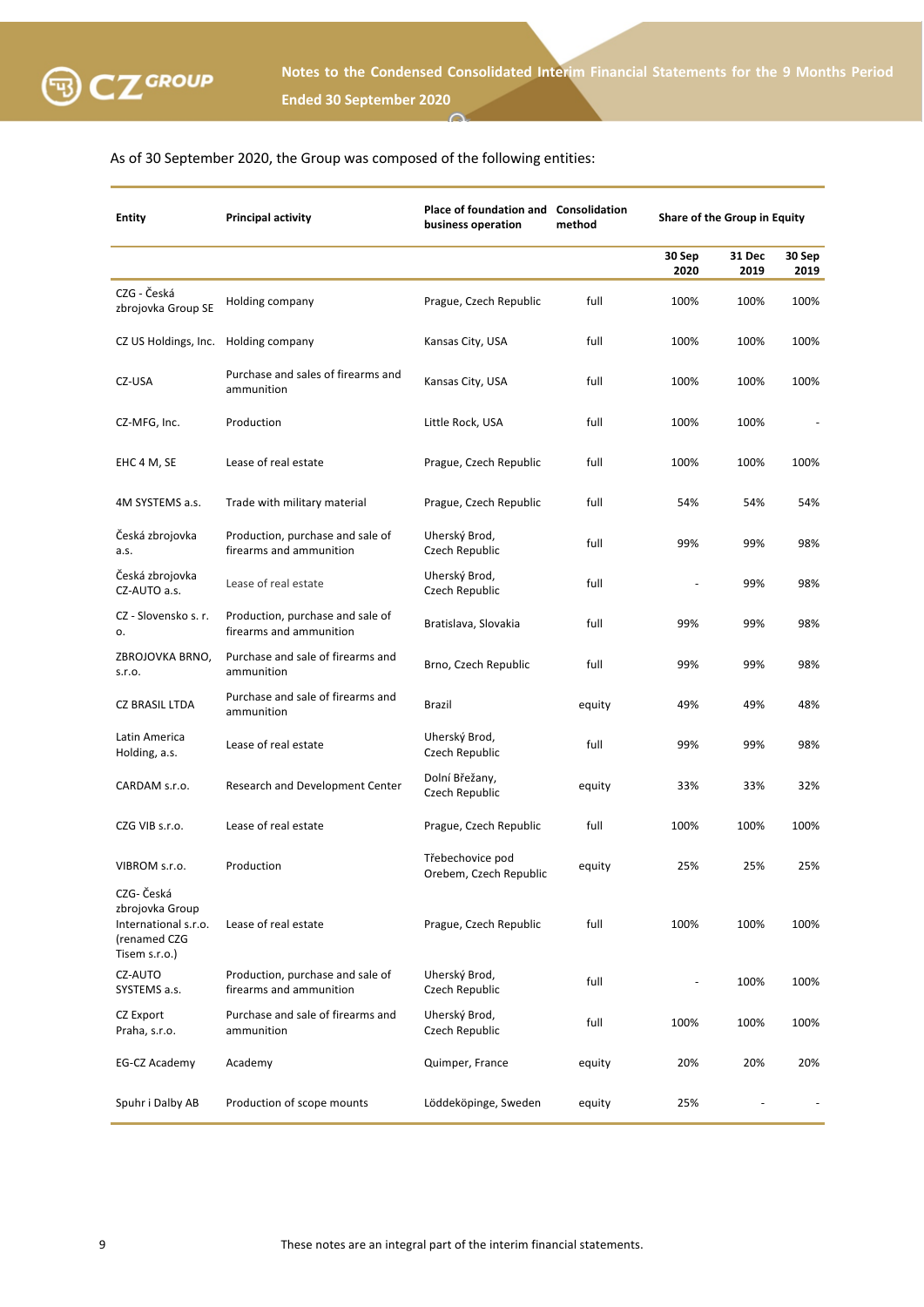

### **2. SIGNIFICANT EVENTS IN THE CURRENT REPORTING PERIOD**

The financial position and financial performance of the Group were affected by the following events and transactions on a one-off basis:

- $\circ$  On 2 January 2020, the production of components for automotive and aviation industry was spun off outside of the Group, a description of impacts on the Group is provided in Note 7 to the Consolidated financial statements for the year ended 31 December 2019.
- o As of 31 December 2019, the Group had reported receivables past their due dates of CZK 579,986 thousand from HM Arzenal. The concerned receivables were fully collected by 30 September 2020.
- $\circ$  Since March 2020, the global economy was affected by the COVID 19 pandemic. The rapid spread of COVID-19 has resulted in authorities implementing numerous measures to try to contain COVID-19 and these measures have adversely impacted and may further impact the majority of economic sectors including portions or all of the Group's workforce and operations, the operations of its customers, and those of its respective vendors and suppliers. To date, the COVID-19 pandemic has caused significant financial market volatility and uncertainty and international supply changes, which have already significantly depressed global business activities and could restrict access to capital and result in a long-term economic slowdown or recession that could negatively affect the Group's operating results. The Group's sales have increased in certain markets during the first nine months of 2020 and since the COVID-19 outbreak and the start of civil unrest in May 2020, demand in the USA has increased significantly in comparison with previous years, however, the Group is unable to assess whether or for how long the increased or stable demand in those markets will last and believes this may be a temporary effect. In addition, due to the near halt of passenger air flights during the spring wave of COVID 19 pandemic from and/or to key markets of the Group, the Group had to switch from using the excess cargo capacity of passenger air flights to more costly specialized cargo plane flights. Consequently, the cost of transportation of the Group's products has increased substantially temporarily as the situation stabilized since.

The Group operates its principal production facility in Uherský Brod, Czech Republic. This facility is critical to the Group's operations. In 2019, the Group produced more than 85% of its products (firearms) at this facility. The Group does not have any other significant production capacity which could substitute this facility. The Group has managed to operate efficiently and safely even during the government lockdown restrictions, but if significant portions of the Group's workforce based in Uherský Brod were unable to work effectively as a result of the COVID-19 pandemic, including because of illness, quarantines, facility closures, ineffective remote work arrangements or technology failures or limitations, the Group's operations would be materially adversely impacted.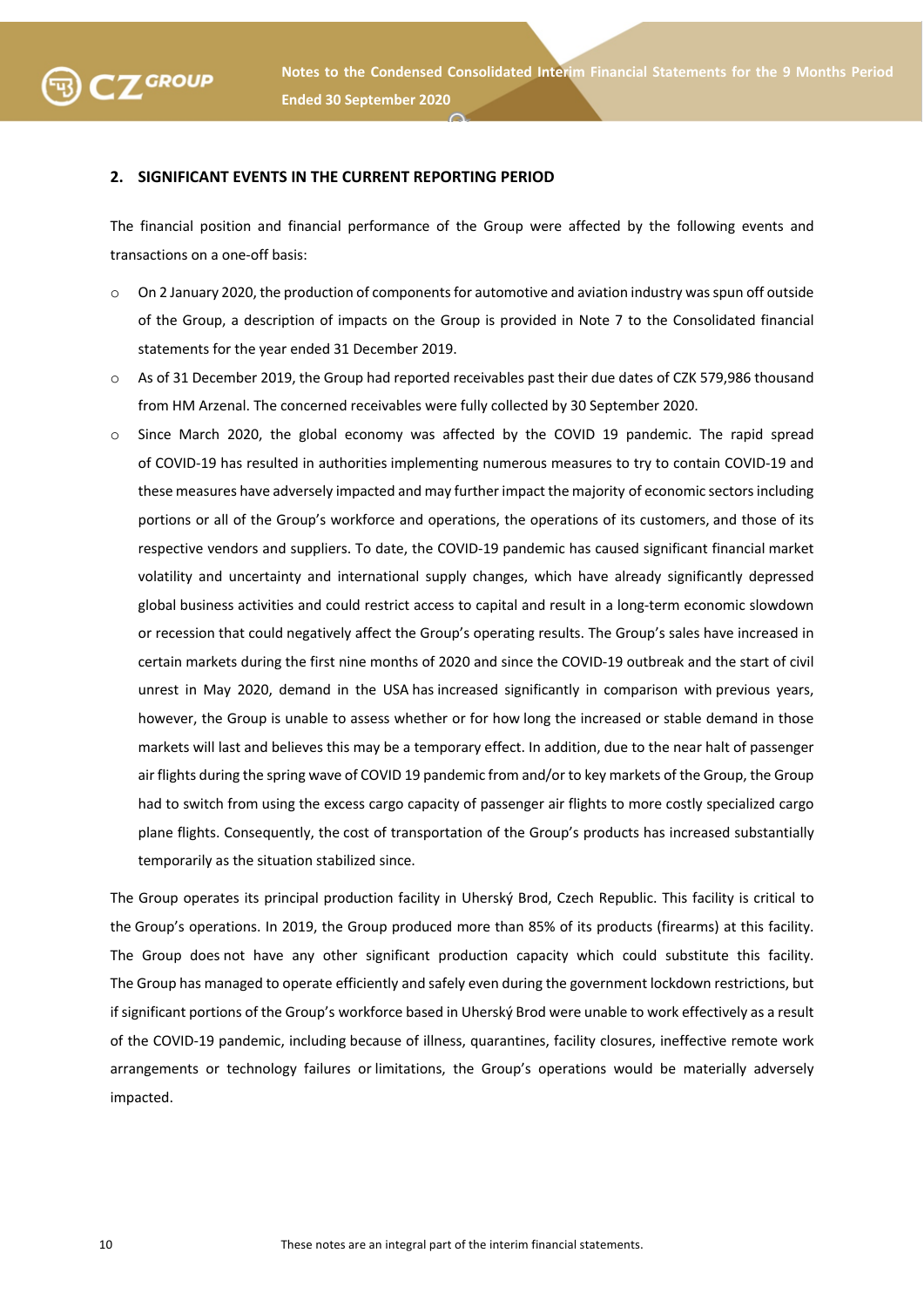Despite the Group has experienced interruptions to its supply chain, it did not cause significant disruptions to production as the Group has pre-emptivelly stocked higher level of inventories of parts, but if these or other interruptions are long-lasting or spread to a wider supplier base, this could cause shortages in certain materials, parts and labor supplies.

The COVID-19 crisis also heavily influenced foreign exchange markets developments and as a result CZK has depreciated against both EUR and USD which impacted mark-to-market value of the Group's hedging instruments and thus negatively impacted the Group's P/L and Group's Equity level.

The Company cannot predict the degree to, or the time period over which, the Group's sales and operations will be impacted by the COVID-19 pandemic, and the effects could be material. It is likely that the COVID-19 pandemic will cause an economic slowdown, and it is possible that it could cause a global recession.

- o A dividend payable to the owner in the amount of CZK 328,218 thousand was approved and paid during the current reporting period.
- o In May 2020, the Group acquired a 25 % share in the Swedish company Spuhr i Dalby AB. Further details about the transaction are provided in Note 15.
- o With effect from 1 June 2020, the shares of CZG Česká zbrojovka Group SE have been admitted to trading on the Prime Market of the Prague Stock Exchange in the form of a so-called technical listing without a prior public offering of the shares. During September 2020, the Group finalized its IPO and as of 2 October 2020, its shares are traded on the Prime Market of the Prague Stock Exchange with a free float of slightly above 9%.

# **3. BASIC PRINCIPLES OF PREPARATION OF NINE-MONTHS REPORT**

These condensed interim consolidated financial statements for the nine-months ended 30 September 2020 have been prepared in line with IAS 34 Interim Financial Reporting.

The condensed interim consolidated financial statements do not include all the notes normally included in the annual financial statements. Accordingly, the condensed interim consolidated financial statements have to be read together with the consolidated financial statements for the year ended 31 December 2019, which were prepared in accordance with the International Financial Reporting Standards as adopted by the European Union ("IFRS").

# **4. SIGNIFICANT ACCOUNTING POLICIES**

The accounting policies adopted are consistent with those of the most recent annual financial statements. A number of new or amended standards became applicable for the current reporting period. The Group did not have to change its accounting policies or make retrospective adjustments as a result of adopting these standards.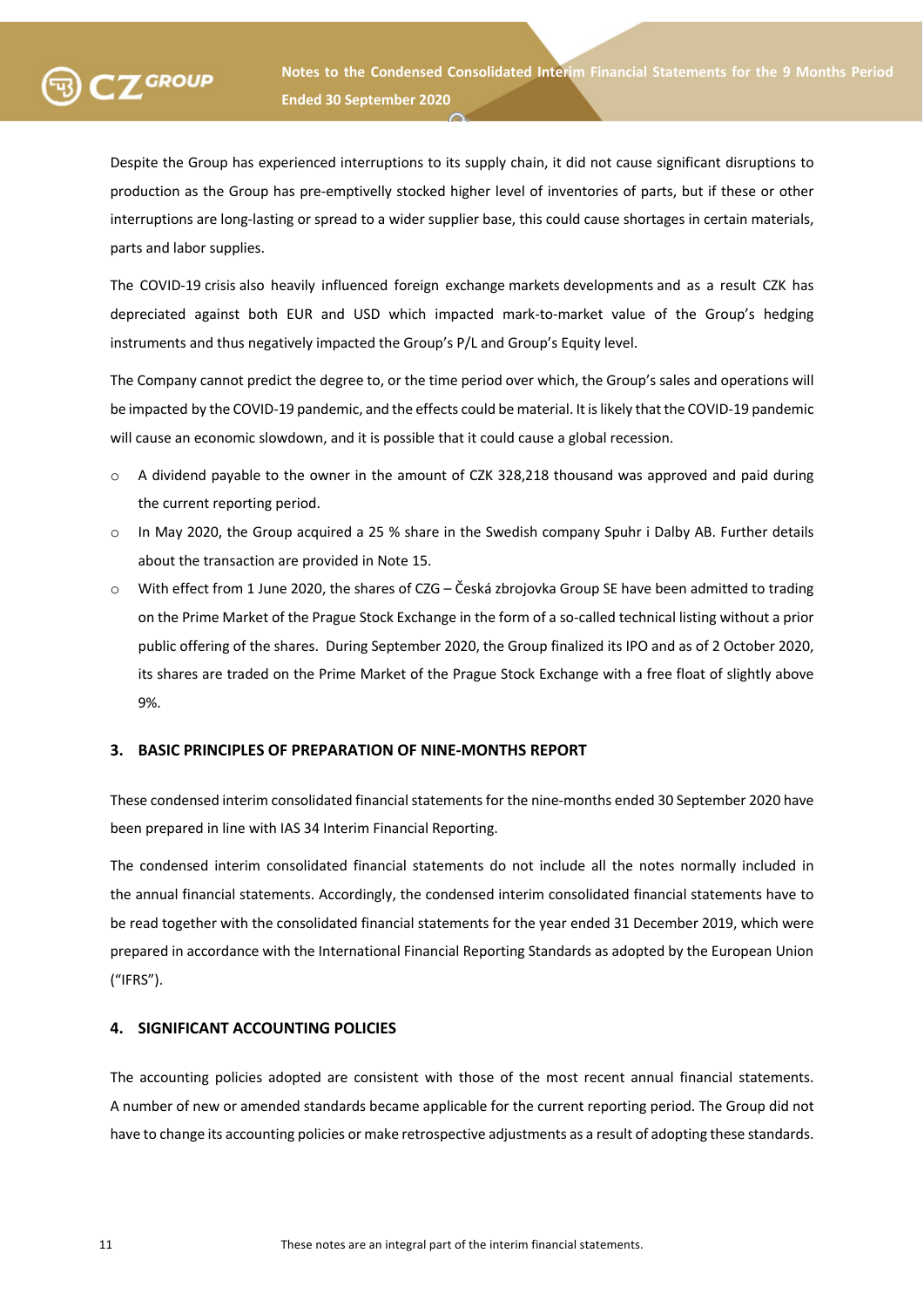

#### **5. ESTIMATES AND SOURCES OF UNCERTAINTY**

**SEXUP** 

During the preparation of the condensed interim consolidated financial statements, the Group's management makes judgements, estimates and assumptions that affect the application of accounting policies and the reported amounts of assets and liabilities, revenue and expenses. The actual results may differ from these estimates. Further to this, The Group's future business may be adversely impacted by factors out of the Group's control. In the preparation of these condensed interim consolidated financial statements, the significant judgements made by the management and the key sources of uncertainty in making estimates were the same as those used in the consolidated financial statements for the year ended 31 December 2019.

#### **6. FINANCIAL RISK MANAGEMENT**

The Group's activities give rise to many financial risks: market risk, credit risk and liquidity risk. The condensed interim consolidated financial statements do not include all the financial information on risk management and other information required in annual consolidated financial statements and they should be assessed together with the annual consolidated financial statements of the Group as of 31 December 2019. No changes in the rules and policies of managing these risks have been made since the end of 2019.

The Group uses financial derivatives to manage financial risks. The method of measurement of financial derivatives and information on the fair value of financial assets and liabilities as of 30 September 2020 and 31 December 2019 are disclosed in Note 16 Financial Assets and Liabilities at Fair Value.

# **7. ASSETS AND LIABILITIES HELD FOR DISTRIBUTION TO OWNERS AND DISCONTINUED OPERATIONS**

In 2019, the Group owner decided to spin-off the production of automotive and aviation components outside the Group. As of 31 December 2019, the spin-off assets and liabilities were reported as assets and liabilities held for distribution to owners and discontinued operations under IFRS 5. The spin-off assets and liabilities were reported at their carrying value. The spin-off activity was classified as discontinued operation as it represented a significant segment for the Group, which is transferred outside of the Group with no consideration received. The spin-off was completed in January 2020.

The carrying amount of assets held for distribution to owners as of 31 December 2019 was CZK 525,273 thousand, the carrying value of the liabilities relating to these assets amounts to CZK 317,982 thousand. Completion of the transaction led to a decrease in equity in amount of CZK 207,291 thousand in the nine-months period to 30 September 2020 (see also Condensed consolidated statement of changes in equity).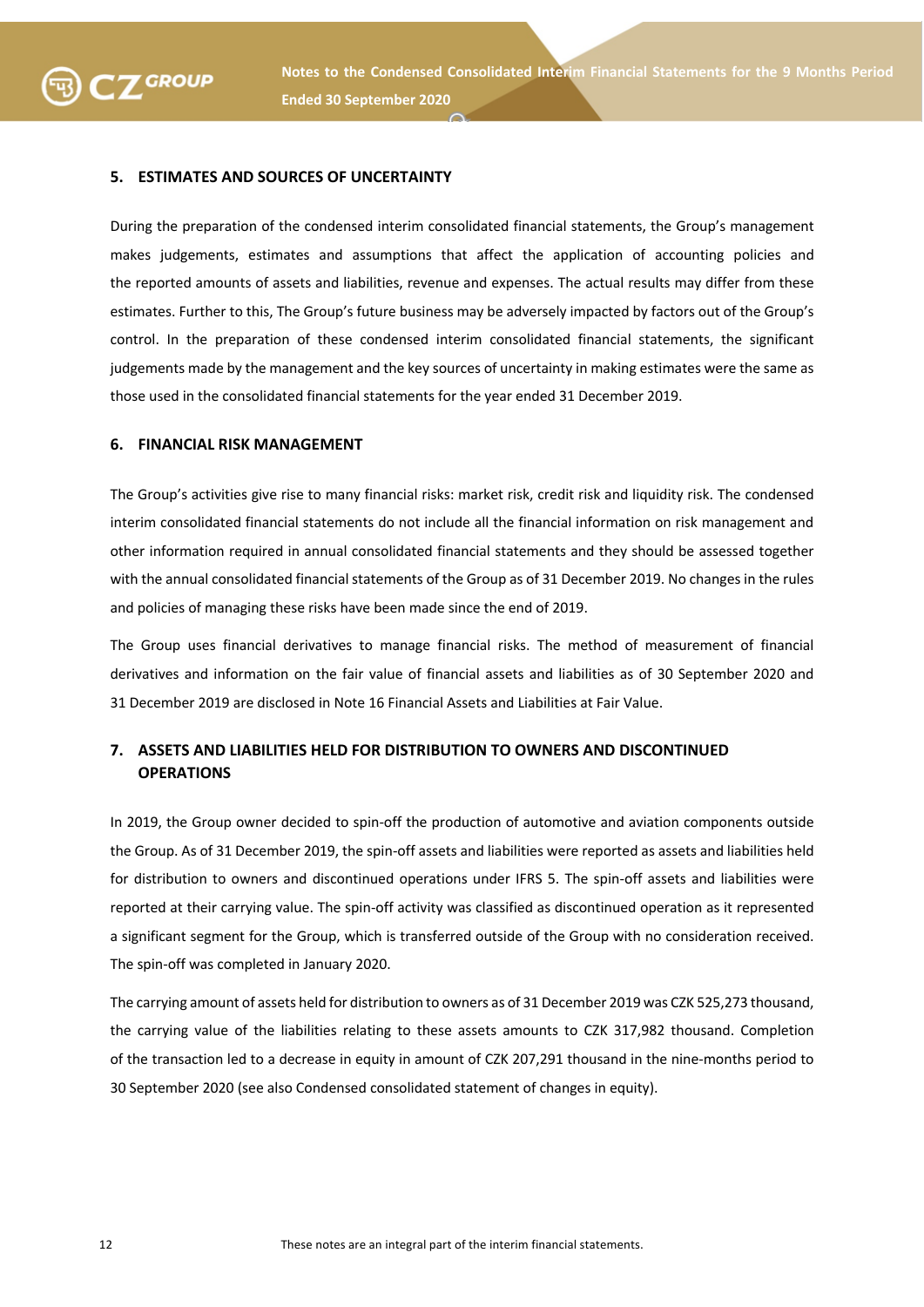

Comparative amounts related to discontinued operations were restated for the nine-months period ended 30 September 2019 for the reclassification of discontinued operations. Profit from discontinued operations recognized item in the profit or loss and other comprehensive income for the nine-months period ended 30 September 2019 was comprised:

| <b>Discontinued operation</b>                                  | 30 Sep 2019<br><b>CZK '000</b> |
|----------------------------------------------------------------|--------------------------------|
| Revenues from the sale of own products, goods and services     | 357 719                        |
| Other operating income                                         | 14 0 75                        |
| Changes in inventories of finished goods and works in progress | 27 492                         |
| Raw materials and consumables used                             | $-190229$                      |
| <b>Services</b>                                                | $-49290$                       |
| Personnel costs                                                | $-97533$                       |
| Depreciation and amortization                                  | $-26170$                       |
| Other operating expenses                                       | $-7127$                        |
| <b>Operating profit</b>                                        | 28 9 37                        |
| Interest income                                                | 333                            |
| Interest expenses                                              | $-3954$                        |
| Other financial income                                         | 812                            |
| Other financial expenses                                       | $-850$                         |
| Profit before tax                                              | 25 278                         |
| Income tax                                                     | $-4803$                        |
| Profit for the period from discontinued operations             | 20 475                         |

The impact of discontinued operations on the individual categories of cash flows for the nine-months period ended 30 September 2019 were as follows: cash flow from operating activities CZK 74,515 thousand, cash flow from investment activities CZK 31,372 thousand and cash flow from financing activities CZK 3,954 thousand.

# **8. SEGMENT AND REVENUE INFORMATION**

Segment reporting is prepared in accordance with IFRS 8 Operating Segments defining requirements for the disclosure of financial information on the Group's operating segments. In previous periods differences in Group's products were chosen by the management as a key factor to identify the Group's operating and reportable segments. In previous periods the Group reported three separate operating segments – Production, Purchase and Sale of Firearms and Accessories; Production of Automotive Components; and the Aero and Other segments. As specified in the consolidated financial statement for the year ended 31 December 2019, the production of components for the automotive and aviation industry represented discontinued operations as of 31 December 2019 and aggregate financial information relating to the previously identified reportable segment is reported separately for the nine-months period ended 30 September 2019 in Note 7.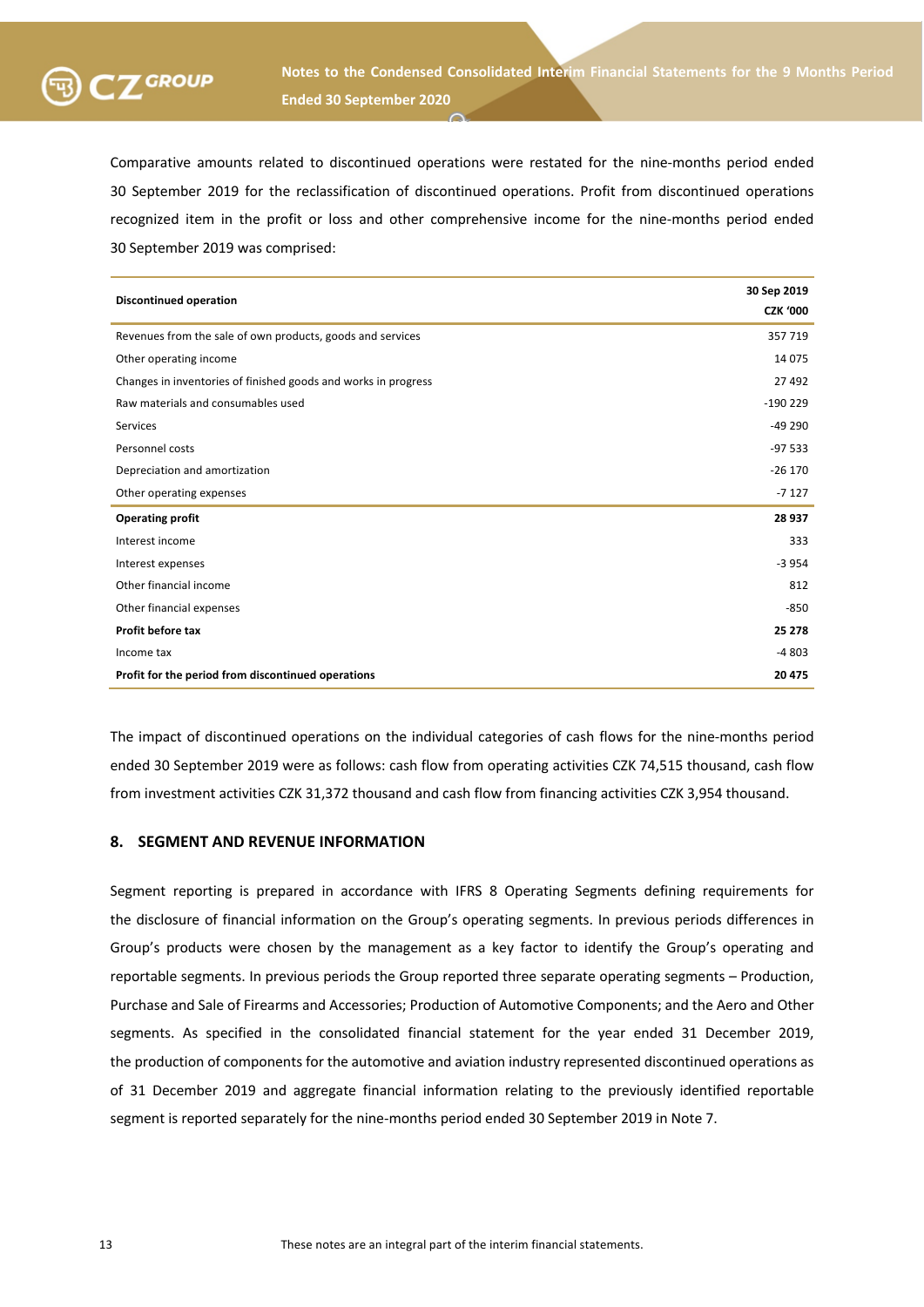

As of 30 September 2020, the Production, Purchase and Sale of Firearms and Accessories represents the only activity of the Group and related revenues and expenses represent substantially all revenues and expenses of the Group.

However, the Group might have revenues (and related expenses) from transactions not reported to the management as part of the Production, Purchase and Sale of Firearms and Accessories (such as revenues from non-firearms related production on temporarily available production capacities of the Group). Such activities do not represent a reportable operating segment and the results of these operations are reported in the "Other" column.

As of 30 September 2020, and 31 December 2019, substantially all assets and liabilities related to the Production, Purchase and Sale of Firearms and Accessories.

The Group's management, as chief operating decision makers, uses EBITDA (Profit before Interest, Taxes, Depreciation and Amortization) as the segment performance measure in deciding how to allocate resources and in assessing performance. The segment performance measure and related information presented is based on IFRS measurement and recognition principles.

Revenues and profit by individual segments as of 30 September 2020 (in CZK '000):

|                                                                       | Production, purchase<br>and sale of firearms and<br>accessories | Other  | Total       |
|-----------------------------------------------------------------------|-----------------------------------------------------------------|--------|-------------|
| Revenues from the sale of own products, goods and services            | 4870473                                                         | 93739  | 4 9 64 2 12 |
| Profit before Interest, Taxes, Depreciation and Amortization (EBITDA) | 940 282                                                         | 12 127 | 952 409     |
| Depreciation and amortization                                         | 286 138                                                         | 5571   | 291 709     |
| Profit before Interest and Taxes (EBIT)                               | 654 144                                                         | 6556   | 660 700     |
| Interest income and interest expense                                  | 65 169                                                          | 1666   | 66 835      |
| Profit before Taxes (EBT)                                             | 588 975                                                         | 4890   | 593 865     |

Revenues and profit by individual segments as of 30 September 2019 (in CZK '000):

|                                                                       | Production, purchase<br>and sale of firearms and<br>accessories | Other   | Total     |
|-----------------------------------------------------------------------|-----------------------------------------------------------------|---------|-----------|
| Revenues from the sale of own products, goods and services            | 4 440 637                                                       | 62 058  | 4 502 695 |
| Profit before Interest, Taxes, Depreciation and Amortization (EBITDA) | 1021708                                                         | 9876    | 1031584   |
| Depreciation and amortization                                         | 275 604                                                         | 3 2 5 2 | 278856    |
| Profit before Interest and Taxes (EBIT)                               | 746 104                                                         | 6624    | 752 728   |
| Interest income and interest expense                                  | 43 181                                                          | 1 2 2 7 | 44 408    |
| Profit before Taxes (EBT)                                             | 702 923                                                         | 5 3 9 7 | 708 320   |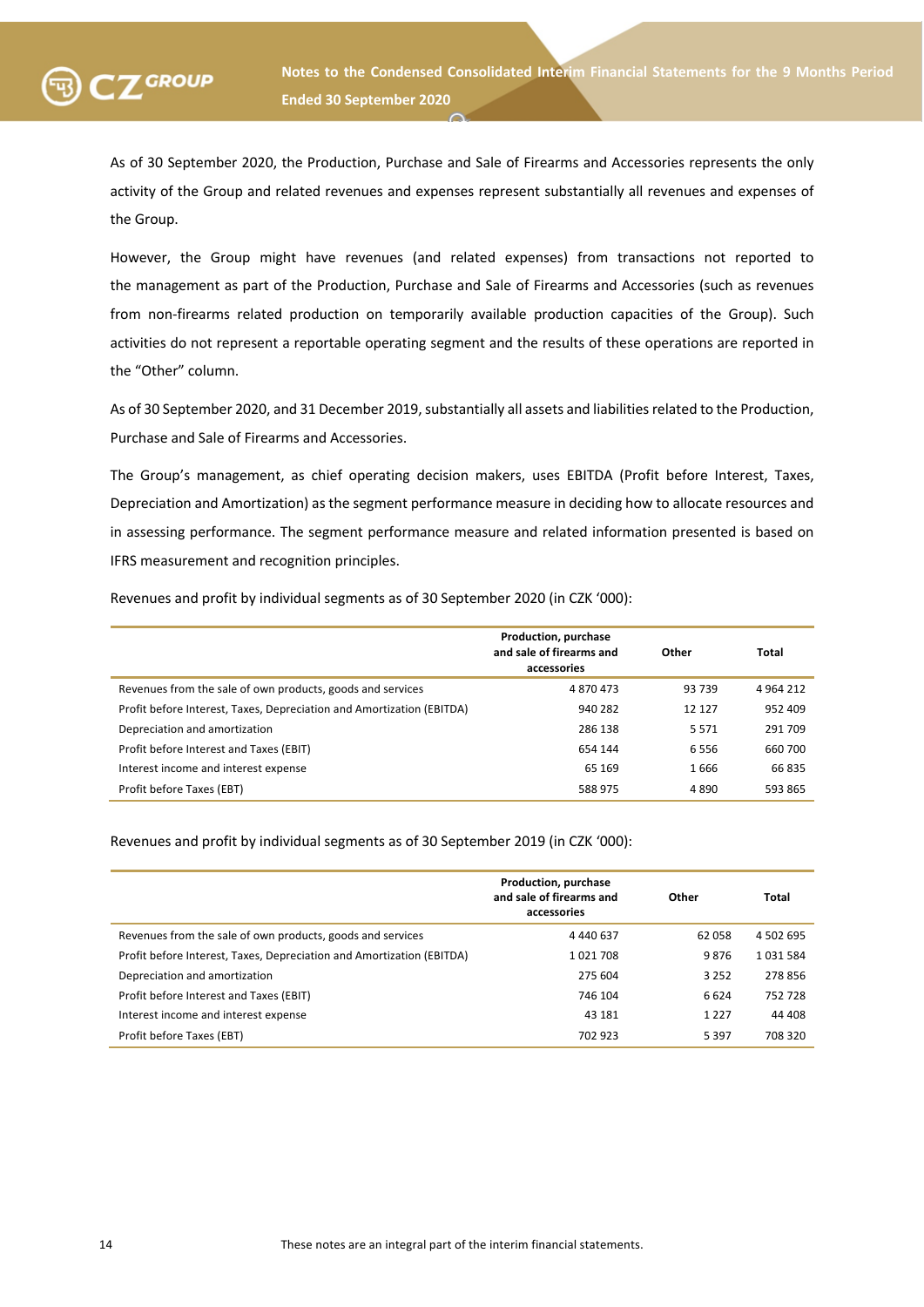

The table below specifies income from the sale of own products, goods and services arising from continued operations by the most significant regions (CZK '000):

|                                        | Sales to external customers |               |  |
|----------------------------------------|-----------------------------|---------------|--|
|                                        | 30 Sep 2020                 | 30 Sep 2019   |  |
| Czech Republic (home country)          | 219 056                     | 953 608       |  |
| <b>USA</b>                             | 3 470 749                   | 2 3 3 5 4 6 2 |  |
| Europe (outside of the Czech Republic) | 602 630                     | 705 657       |  |
| Africa                                 | 217 511                     | 74 411        |  |
| Asia                                   | 306 174                     | 182 784       |  |
| Other                                  | 148 092                     | 250 773       |  |
| <b>Total</b>                           | 4 9 64 212                  | 4 502 695     |  |

The Group has production facilities in the Czech Republic and in the USA. Out of the total carrying value of Property, plant and equipment of CZK 1,999,477 thousand as of 30 September 2020 (31 December 2019: CZK 1,994,748 thousand), the value of items located in the USA is CZK 207,592 thousand as of 30 September 2020 (31 December 2019: CZK 230,976 thousand), the remainder is in the Czech Republic. No material intangibles were located outside the Czech Republic; also, goodwill relates to Czech operations only.

#### **9. PROFIT AND LOSS INFORMATION**

#### **9.1 Significant events and transactions**

- o Loss on financial derivatives: The Group manages its exposure to currency and interest rate risk by using derivative instruments. As not all of the derivatives are accounted for as hedging instruments, the amount of financial expenses was impacted by the decrease in fair value of open financial derivatives. In the ninemonths ended 30 September 2020, the Group has recognized a loss from derivative instruments in other financial expenses in amount of CZK 303,484 thousand (CZK 167,204 thousand in the nine-months period ended 30 September 2019). In the nine-months period ended 30 September 2020, the Group has recognized a gain from derivative instruments in other financial income in amount of CZK 100,939 thousand (CZK 139,470 thousand in the nine-months period ended 30 September 2019). Further to this, the Group has recognized in other comprehensive income a loss of CZK 100,225 thousand from the remeasurement of financial derivatives designated as hedging instruments (CZK 99,229 thousand in the nine-months period ended 30 September 2019).
- IPO costs and listing costs: with effect from 1 June 2020, the shares of CZG Česká zbrojovka Group SE have been admitted to trading on the Prime Market of the Prague Stock Exchange in the form of a so-called technical listing; the technical listing was followed by public offering of the shares completed in October 2020. The IPO costs and listing costs, including mainly legal and other advisory services, amounted to CZK 36,795 thousand in the nine/months period ended 30 September 2020.
- o The Other operating expenses also represent release of allowances, which is effectively causing income.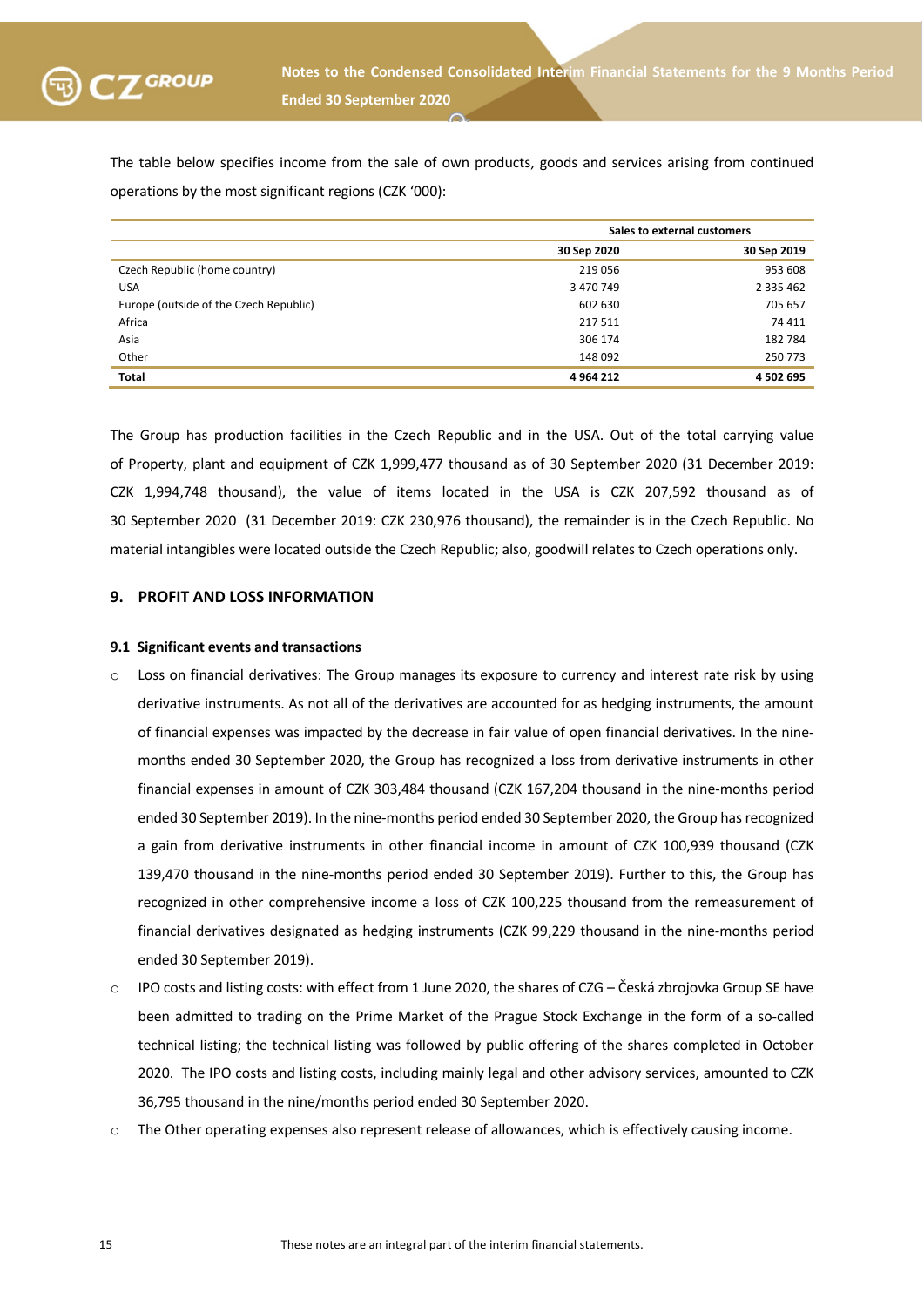

**SKUPINANotes to the Condensed Consolidated Interim Financial Statements for the 9 Months Period Ended 30 September 2020**

#### **9.2 Income tax**

Income tax expense is recognized based on the estimate of the weighted average effective annual income tax rate expected for the full financial year. The estimated average annual tax rate for the nine-months ended 30 September 2020 is 19.6 % (30 September 2019: 21.5 %).

#### **10. INTANGIBLE ASSETS**

The following tables summarize the changes in intangible assets from 1 January 2020 to 30 September 2020:

| Cost                                         |         |                          |                  |                                            |                    |
|----------------------------------------------|---------|--------------------------|------------------|--------------------------------------------|--------------------|
| <b>GROUP</b>                                 | Opening | <b>Additions</b>         | <b>Disposals</b> | Impact of<br>exchange rate<br>fluctuations | Closing<br>balance |
| Trademark and logos                          | 233 000 | ٠                        |                  | $\overline{\phantom{0}}$                   | 233 000            |
| Research and development                     | 215 134 | 32 243                   | $-33$            | ۰                                          | 247 344            |
| Software                                     | 192 475 | 1388                     | $-161$           | ۰                                          | 193 702            |
| Licenses, patents and other valuable rights  | 61 628  | 180                      |                  | $\overline{\phantom{0}}$                   | 61808              |
| Contractual customer relations               | 864 727 | $\overline{\phantom{0}}$ |                  | $\overline{\phantom{0}}$                   | 864 727            |
| Other intangible fixed assets                | 71 005  | 2090                     | $-275$           | 431                                        | 73 251             |
| Intangible fixed assets under construction   | 29 653  | 22 654                   | $-13293$         | ٠                                          | 39 014             |
| Prepayments made for intangible fixed assets | 420     | $\overline{a}$           | $-420$           |                                            |                    |
| Total                                        | 1668042 | 58 522                   | -14 149          | 431                                        | 1712846            |

#### **Accumulated depreciation and carrying value**

| <b>GROUP</b>                                                                                  | Opening<br>balance       | Amortization | <b>Disposals</b>         | Impact of<br>exchange<br>rate<br>fluctuations | <b>Closing</b><br>balance | Carrying<br>amount |
|-----------------------------------------------------------------------------------------------|--------------------------|--------------|--------------------------|-----------------------------------------------|---------------------------|--------------------|
| <b>Trademarks and logos</b>                                                                   | $\overline{\phantom{a}}$ | ٠            | $\overline{\phantom{0}}$ |                                               | ۰                         | 233 000            |
| Research and development                                                                      | $-127809$                | $-17016$     |                          | $\sim$                                        | $-144825$                 | 102 519            |
| Software                                                                                      | $-141443$                | -9 499       | 161                      | $\sim$                                        | -150 781                  | 42 921             |
| Licenses, patents and other valuable rights                                                   | $-30727$                 | $-3737$      |                          | $\overline{\phantom{a}}$                      | $-34464$                  | 27 344             |
| Contractual customer relations                                                                | $-497218$                | $-64855$     | $\overline{\phantom{a}}$ | $\overline{\phantom{a}}$                      | -562 073                  | 302 654            |
| Other intangible fixed assets                                                                 | $-34826$                 | $-2623$      | 275                      | $-319$                                        | $-37493$                  | 35 758             |
| Intangible fixed assets under construction<br>Prepayments made for intangible fixed<br>assets | $-1777$                  | $-1941$      | 368                      | $\overline{\phantom{a}}$                      | $-3350$                   | 35 664             |
| Total                                                                                         | -833 800                 | -99 671      | 804                      | $-319$                                        | -932 986                  | 779 860            |

The Group's management has considered and assessed all assumptions used in determining the value-in-use calculations of the recoverable amount of the cash generating unit to which goodwill and intangible assets with indefinite useful lives belong. The Group's management has concluded its assumptions as disclosed in the most recent annual financial statements are still appropriate and that there is no indication of the impairment.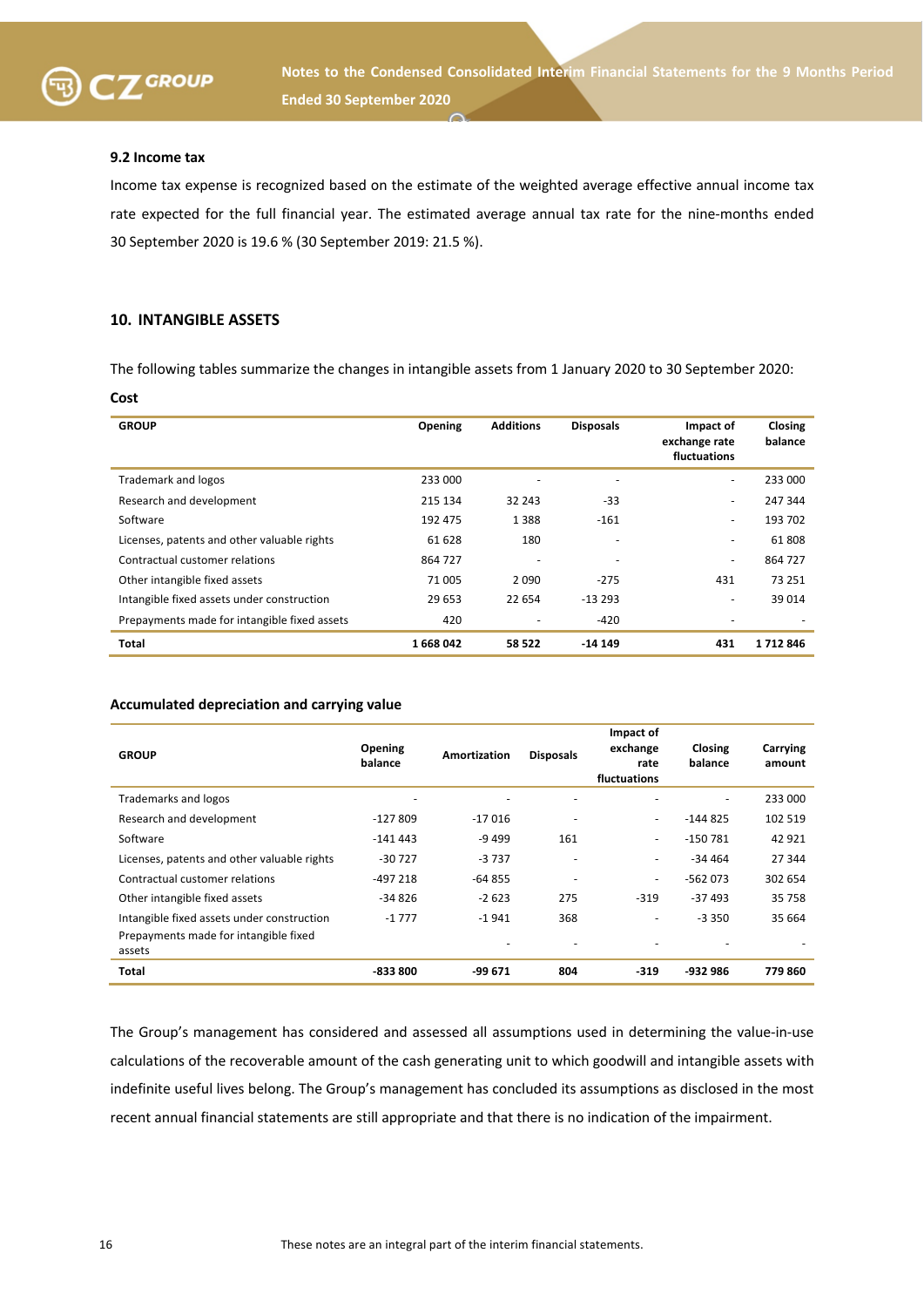

### **11. PROPERTY, PLANT AND EQUIPMENT**

The following tables summarize the changes in property, plant and equipment from 1 January 2020 to 30 September 2020:

**Cost**

| <b>GROUP</b>                               | <b>Opening</b><br>balance | <b>Additions</b> | <b>Disposals</b> | Impact of<br>exchange rate<br>fluctuations | Closing<br>balance |
|--------------------------------------------|---------------------------|------------------|------------------|--------------------------------------------|--------------------|
| Land                                       | 120 373                   | -                |                  | 1479                                       | 121852             |
| <b>Buildings</b>                           | 1053878                   | 2 2 5 8          | $-279$           | 1019                                       | 1056876            |
| Machinery, instruments and equipment       | 2957990                   | 168888           | $-113851$        | 3506                                       | 3 0 1 6 5 3 3      |
| Other tangible fixed assets                | 40 069                    | 84               | $-39$            | 899                                        | 41 0 13            |
| Tangible fixed assets under construction   | 76 014                    | 196 738          | $-145610$        | 1079                                       | 128 221            |
| Prepayments made for tangible fixed assets | 58 054                    | 74 011           | $-77578$         | 2578                                       | 57065              |
| <b>Total</b>                               | 4 306 378                 | 441 979          | -337 357         | 10 560                                     | 4421560            |

#### **Accumulated depreciation and carrying value**

| <b>GROUP</b>                               | Opening<br>balance | <b>Depreciation</b> | Sales.<br>liquidation | Impact of<br>exchange<br>rate<br>fluctuations | Closing<br>balance       | Carrying<br>amount |
|--------------------------------------------|--------------------|---------------------|-----------------------|-----------------------------------------------|--------------------------|--------------------|
| Land                                       | -                  | -                   |                       |                                               | $\overline{\phantom{a}}$ | 121852             |
| <b>Buildings</b>                           | $-485403$          | $-27562$            | 870                   | $-308$                                        | $-512403$                | 544 473            |
| Machinery, instruments and equipment       | -1811981           | $-162907$           | 80 618                | $-1.386$                                      | $-1895656$               | 1 1 2 0 8 7 7      |
| Other tangible fixed assets                | $-1851$            | $-112$              | 19                    | $\overline{\phantom{a}}$                      | $-1944$                  | 39 069             |
| Tangible fixed assets under construction   | $-9191$            | $-1192$             | 710                   | $\overline{\phantom{a}}$                      | $-9673$                  | 118 548            |
| Prepayments made for tangible fixed assets | $-3204$            | $-265$              | 1062                  | $\overline{\phantom{a}}$                      | $-2407$                  | 54 658             |
| <b>Total</b>                               | -2 311 630         | $-192038$           | 83 279                | $-1694$                                       | $-2422083$               | 1999 477           |

Machinery, instruments and equipment and Buildings as of 30 September 2020 include rights of use resulting from lease contracts in the amount of CZK 111,623 thousand (CZK 102,297 thousand as of 31 December 2019). Additions to the rights of use resulting from lease contracts amounted to CZK 6,793 thousand in 2020 (CZK 68,396 thousand in 2019). These namely include lease contracts for warehouses and office space, cars and office technical equipment.

Depreciation for the nine-months period ended 30 September 2020 includes depreciation of rights of use arising from lease contracts in the amount of CZK 11,057 thousand (CZK 12,732 thousand in 2019).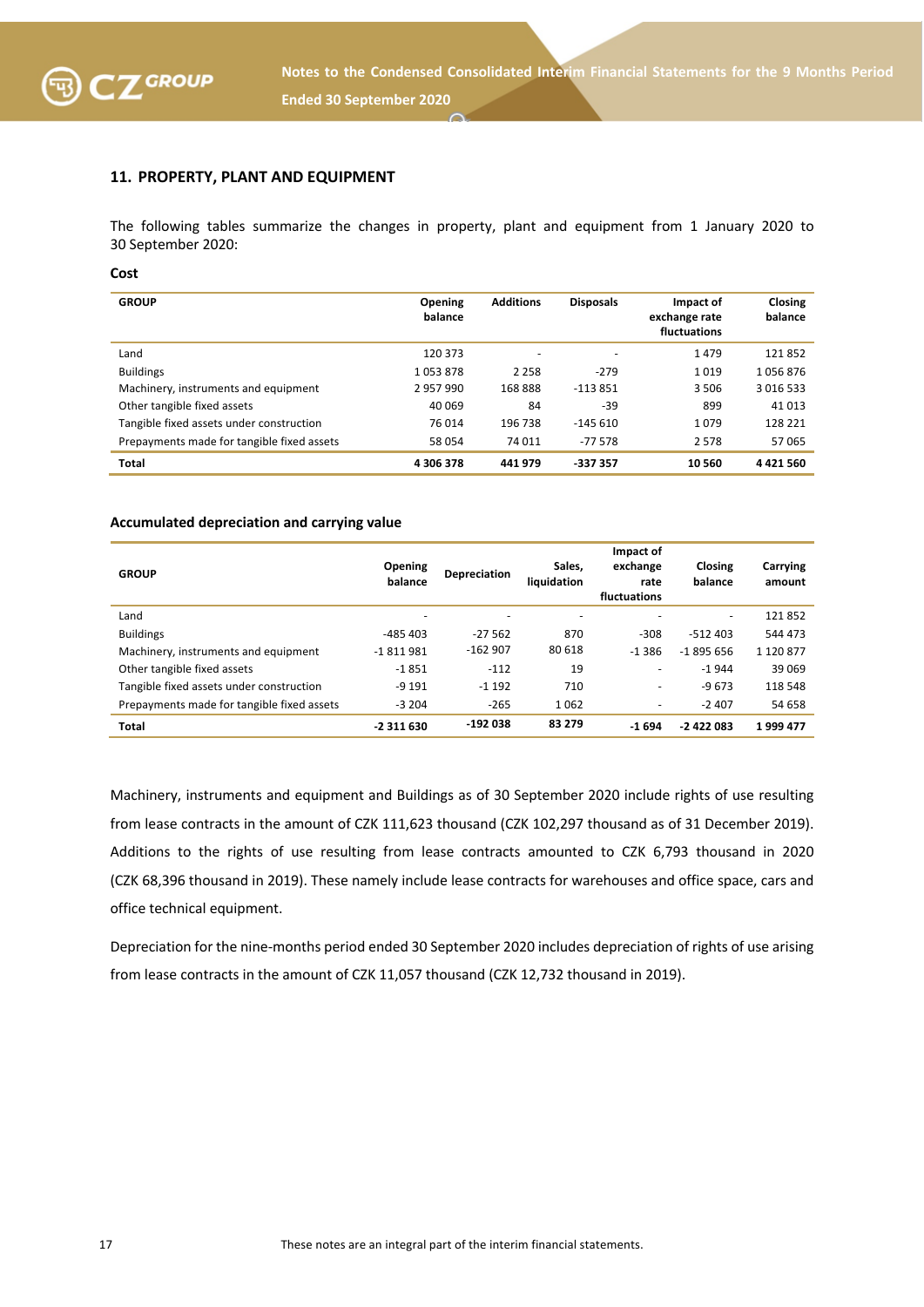

# **12. INVENTORIES**

The structure of inventories as of 30 September 2020 and 31 December 2019 is as follows (in CZK '000):

|                                                   | 30 Sep 2020 | 31 December 2019 |
|---------------------------------------------------|-------------|------------------|
| Material                                          | 324 994     | 321 616          |
| Production in progress and semi-finished products | 323 036     | 292 604          |
| Products                                          | 821028      | 943 122          |
| Goods                                             | 237 497     | 187 618          |
| Prepayments made for inventories                  | 8 2 0 3     | 2 4 6 7          |
| <b>Total</b>                                      | 1714758     | 1747427          |

The valuation of redundant, obsolete and slow-moving inventories is decreased to the selling price net of the costs of sale. As of 30 September 2020, impairment losses included in inventories on the statement of financial position amounted to CZK 146,499 thousand (31 December 2019: CZK 197,314 thousand). In the ninemonths period ended 30 September 2020, an impairment loss of CZK 54,518 thousand was released to the profit and loss (CZK 19,752 thousand in the nine-months period ended 30 September 2019 was created).

### **13. CURRENT AND NON-CURRENT PROVISIONS**

| <b>Provisions</b>                   | Balance at 30 Sep 2020   | Balance at 31 Dec 2019 |
|-------------------------------------|--------------------------|------------------------|
| Legal disputes                      | $\overline{\phantom{a}}$ | 2 600                  |
| <b>Warranty repairs</b>             | 13 5 26                  | 11 206                 |
| For outstanding vacation days       | 19 5 38                  | 1892                   |
| For employee benefits - bonuses     | 27 916                   | 30 128                 |
| Other                               | 4                        | 11                     |
| <b>Total current provisions</b>     | 60 984                   | 45 837                 |
| Legal disputes                      | $\overline{\phantom{a}}$ | 17 000                 |
| <b>Warranty repairs</b>             | 761                      | 761                    |
| For outstanding vacation days       | $\overline{\phantom{a}}$ |                        |
| For employee benefits - bonuses     | 5689                     | 6 2 9 9                |
| Other                               | $\overline{\phantom{a}}$ | 993                    |
| <b>Total non-current provisions</b> | 6450                     | 25 053                 |
| <b>Total provisions</b>             | 67434                    | 70 890                 |

In the period ended 30 September 2020, net decrease in provisions amounted to CZK 3,456 thousand (30 September 2019: net increase CZK 14,316 thousand).

The provision for a legal dispute amounting to CZK 19,600 thousand as of 31 December 2019 was released as the dispute was settled.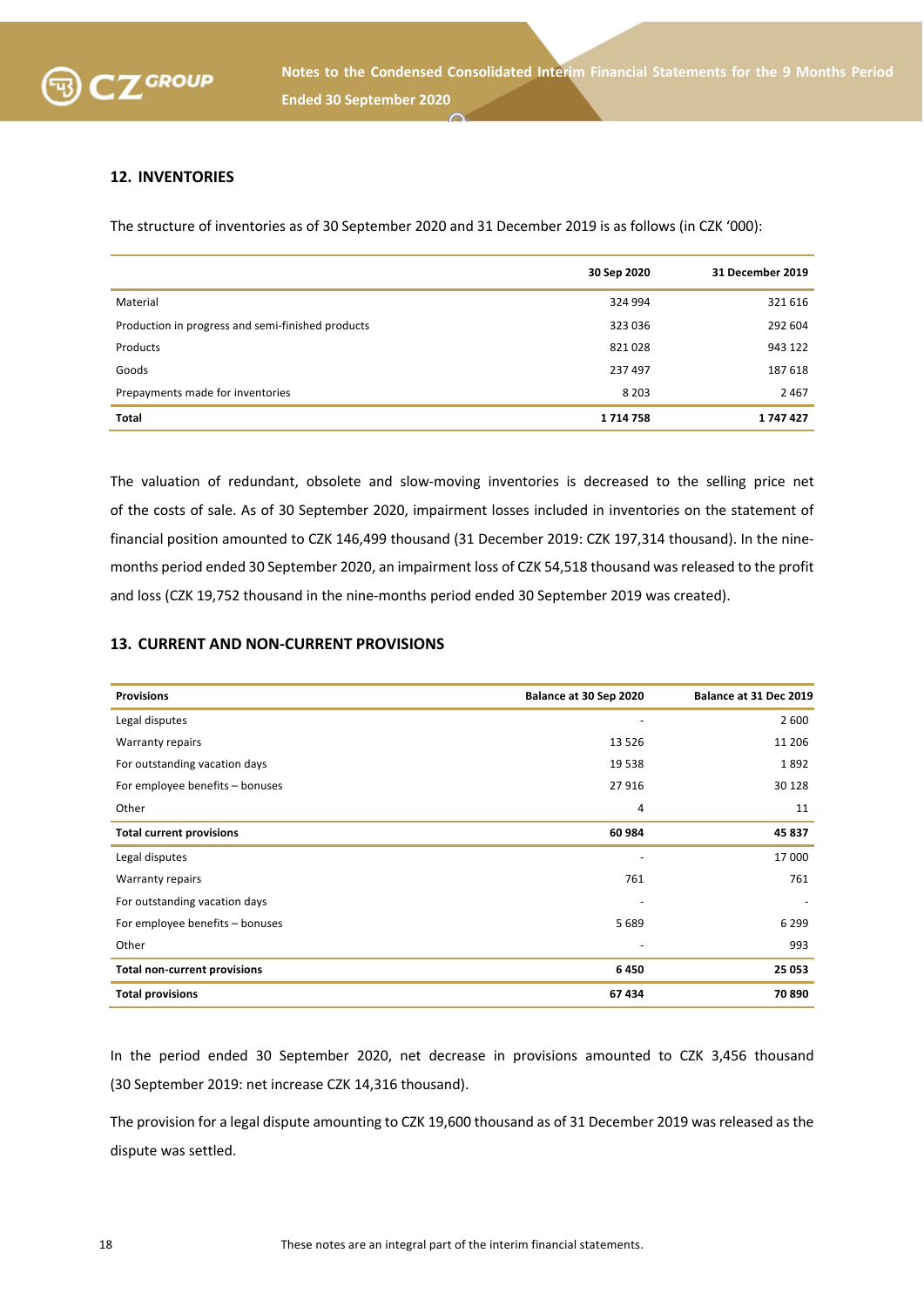

### **14. BORROWINGS**

The Group obtained a financial borrowing of CZK 250,000 thousand from parent company Česká zbrojovka Partners SE in 2019, which was attributed to liabilities held for distribution to owners and discontinued operations. This borrowing was repaid as of 30 September 2020 and as a result of the Group has a financial receivable in the amount of CZK 250,000 thousand from the spun off segment of production of components for automotive and aviation industry.

The Group obtained financial borrowings of CZK 34,412 thousand from banks in the nine-months period ended 30 September 2020.

The cash flow statement for the nine-months period ended 30 September 2020 shows net impact on the item line Proceeds from loans and borrowings of the described effects above as the cash flow statement for the ninemonths period ended 30 September 2019 and year ended 31 December 2019 is not restated for discontinued operations, see note 7.

#### **15. INTEREST IN ASSOCIATES**

In May 2020, the Group has purchased a 25 % share in Spuhr i Dalby AB, a Swedish manufacturer of optical solutions for a consideration of CZK 69,823 thousand. At the date of the transaction, the carrying amount of the Group's interest in the associate could be summarized as follows:

|                                          | 6 May 2020      |
|------------------------------------------|-----------------|
|                                          | <b>CZK '000</b> |
| Net assets of the associate              | 218 263         |
| Proportion of the Group's interest (25%) | 54 566          |
| Goodwill                                 | 15 2 5 7        |
| <b>Carrying amount</b>                   | 69823           |

The carrying amount of all equity-accounted investments has changed as follows in the nine-months period ended 30 September 2020.

|                                                         | 30 Sep 2020     |
|---------------------------------------------------------|-----------------|
|                                                         | <b>CZK '000</b> |
| Beginning of the period                                 | 17 160          |
| Purchase of share in Spuhr i Dalby                      | 69823           |
| Share on profit/ (loss) of equity accounted investments | 10730           |
| Other                                                   | 2659            |
| End of the period                                       | 100 372         |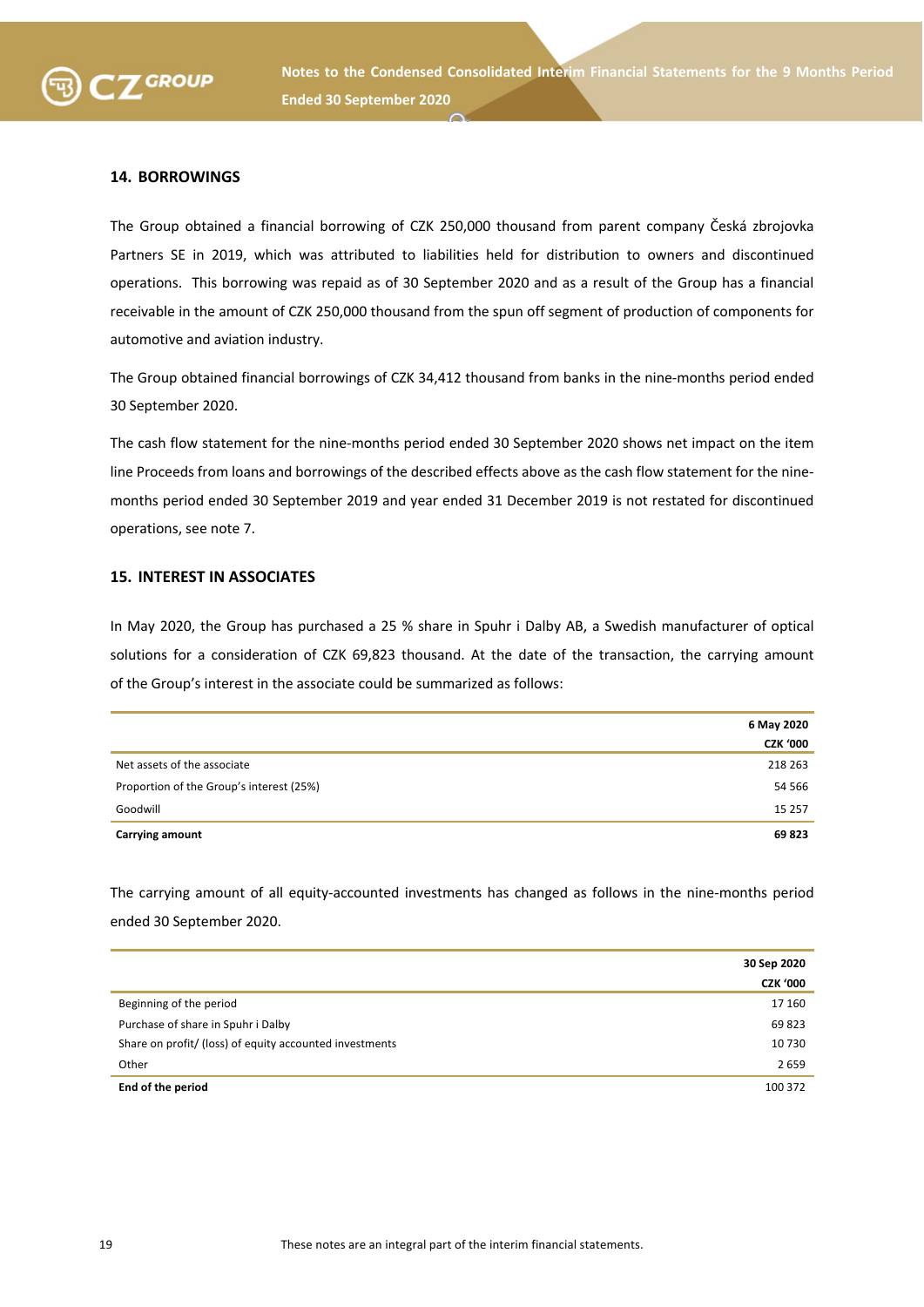

The table below provides aggregated financial information about the Group's share on affiliates current and non-current assets, current and non-current liabilities, revenue and profit from continuing operations as of 30 September 2020 and for the nine-months period ended 30 September 2020.

|                                   | 30 Sep 2020     |
|-----------------------------------|-----------------|
|                                   | <b>CZK '000</b> |
| Current assets                    | 51 902          |
| Non-current assets                | 68 378          |
| <b>Current liabilities</b>        | 10 628          |
| Non-current liabilities           | 30 083          |
| Revenue                           | 42 155          |
| Profit from continuing operations | 10 730          |

The Group had no significant transactions with its affiliates in the nine-months period ended 30 September 2020.

#### **16. FINANCIAL ASSETS AND LIABILITIES AT FAIR VALUE**

This note provides an update on the judgments and estimates made by the Group in determining the fair value of the financial instruments since the last annual financial statements.

As of 30 September 2020, and 31 December 2019, only financial derivatives are measured at fair value. The fair value of interest rate swaps and currency forwards is determined based on the present value of future cash flows based on market data (yield curves of referential interest rate swaps, spot foreign exchange rates and forward points). For currency options, the respective option model is used (primarily the Black-Scholes model or its modifications), with the specific input data including the volatility of currency exchange rates reflecting specific realization rates of individual transactions ("volatility smile").

The fair values of derivative transactions are classified as level 2, whereby the market data used in models originate from active markets.

The following table provides an overview of nominal values and positive or negative fair values of open trading derivatives as of 30 September 2020 and 31 December 2019 (CZK '000):

|                    | 30 Sep 2020              |                               |                               |                      | 31 Dec 2019                   |                               |
|--------------------|--------------------------|-------------------------------|-------------------------------|----------------------|-------------------------------|-------------------------------|
|                    | <b>Nominal value</b>     | <b>Positive fair</b><br>value | <b>Negative fair</b><br>value | <b>Nominal value</b> | <b>Positive fair</b><br>value | <b>Negative fair</b><br>value |
| Interest rate swap | $\overline{\phantom{0}}$ | $\overline{\phantom{a}}$      | $\overline{\phantom{0}}$      |                      | 46 385                        |                               |
| Put option         | 632 633                  | 529                           | $\overline{\phantom{0}}$      | 724 185              | 13 2 32                       |                               |
| Call option        | 3 095 818                | $\overline{\phantom{a}}$      | 163 106                       | 3 631 216            |                               | 80 693                        |
| Currency swaps     | 231838                   | ٠                             | 6984                          | 226 210              | 770                           | 880                           |
| Forwards           | 255 629                  | 4 1 8 7                       | 2 3 6 7                       | 576 681              | 3 3 0 8                       | 4843                          |
| <b>Total</b>       | 4 2 1 5 9 1 8            | 4716                          | 172 457                       | 5 158 292            | 63 695                        | 86 416                        |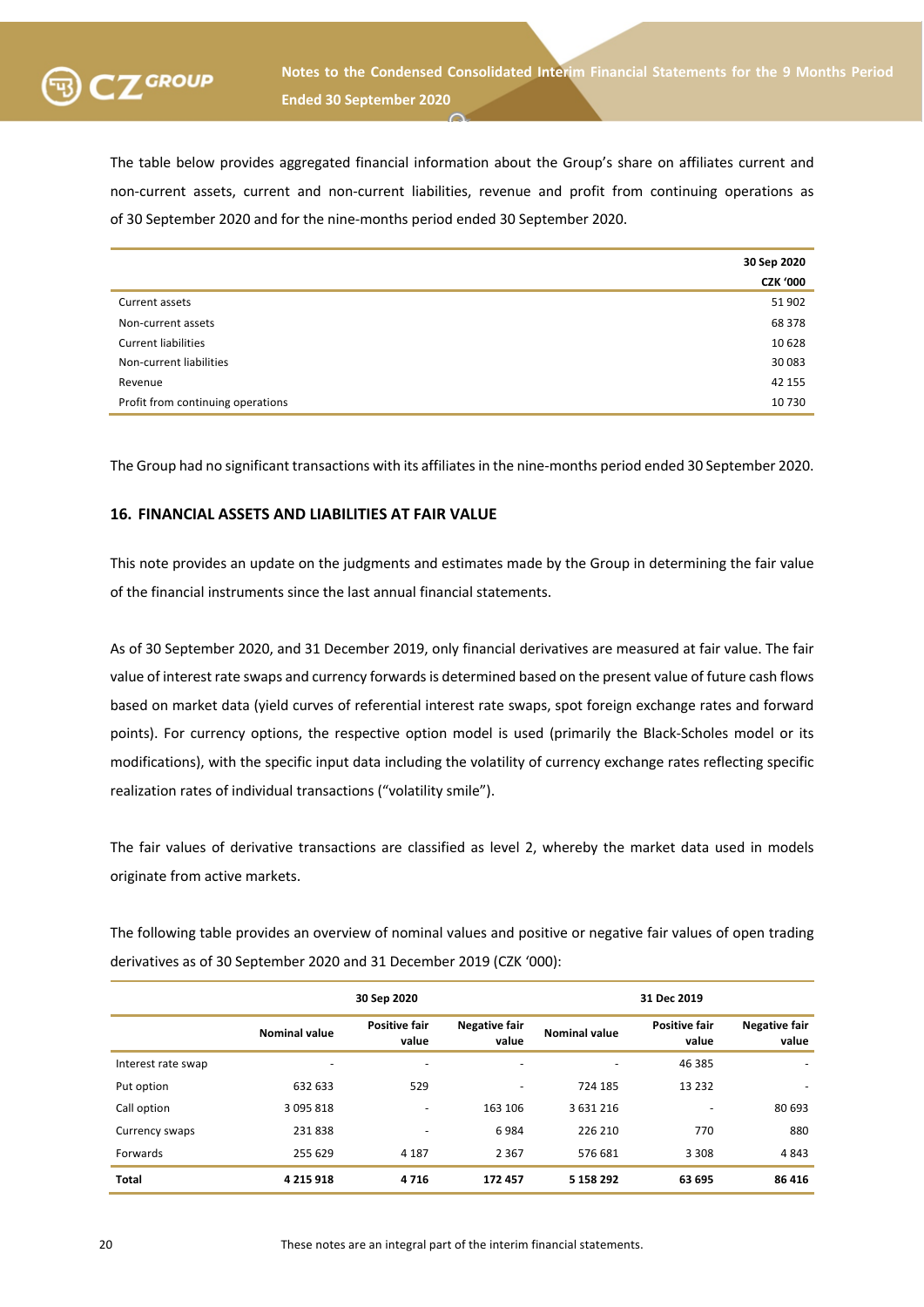

The following table provides an overview of nominal values and positive or negative fair values of open hedging derivatives as of 30 September 2020 and 31 December 2019:

|                    | 30 Sep 2020              |                               |                               |                      | 31 Dec 2019                   |                               |
|--------------------|--------------------------|-------------------------------|-------------------------------|----------------------|-------------------------------|-------------------------------|
|                    | <b>Nominal value</b>     | <b>Positive fair</b><br>value | <b>Negative fair</b><br>value | <b>Nominal value</b> | <b>Positive fair</b><br>value | <b>Negative fair</b><br>value |
| Interest rate swap | $\overline{\phantom{0}}$ | $\overline{\phantom{0}}$      | 5980                          | -                    | $\overline{\phantom{0}}$      |                               |
| Put option         | 6829710                  | 71 171                        | ۰                             | 7905051              | 125 143                       |                               |
| Call option        | 6829710                  | $\overline{\phantom{0}}$      | 396 481                       | 7905051              |                               | 237 029                       |
| Currency swaps     | 1615322                  | $\overline{\phantom{0}}$      | 56 189                        | 418 025              | 5 1 6 8                       |                               |
| Forwards           | 4863650                  | 209 678                       | 43 724                        | 3 0 1 1 9 3 1        | 42 480                        | 15 807                        |
| <b>Total</b>       | 20 138 392               | 280 849                       | 502 374                       | 19 240 058           | 172 791                       | 252 836                       |

The Group also has a number of financial instruments which are not measured at fair value. For all of these instruments, the fair values are not materially different to their carrying value, since the interest rate is either close to the current market rates or the instruments are of a short-term nature.

### **17. PROFIT DISTRIBUTION**

In the nine-months period ended 30 September 2020, the Group paid out a dividend of CZK 328,218 thousand to Česká zbrojovka Partners SE.

### **18. RELATED PARTY TRANSACTIONS**

During the nine months period ended 30 September 2020, the Group had following transactions with related parties:

Key management personnel:

In the nine-months period ended 30 September 2020, the key management personnel included all Board of Directors and Supervisory Board members. The short-term benefits provided to the key management personnel (including gross salary, annual bonuses, health and social insurance and additional pension insurance) amounted to CZK 33 839 thousand.

In the nine-months period ended 30 September 2019, services provided by key management personnel were paid for by the parent company Česká zbrojovka Partners SE, and were not directly recharged to the company or its subsidiaries.

The Group provided no other benefits (e.g., post-employment benefits, termination benefits or share-based payments) to its key management personnel in 2019 or 2020 at the Group level.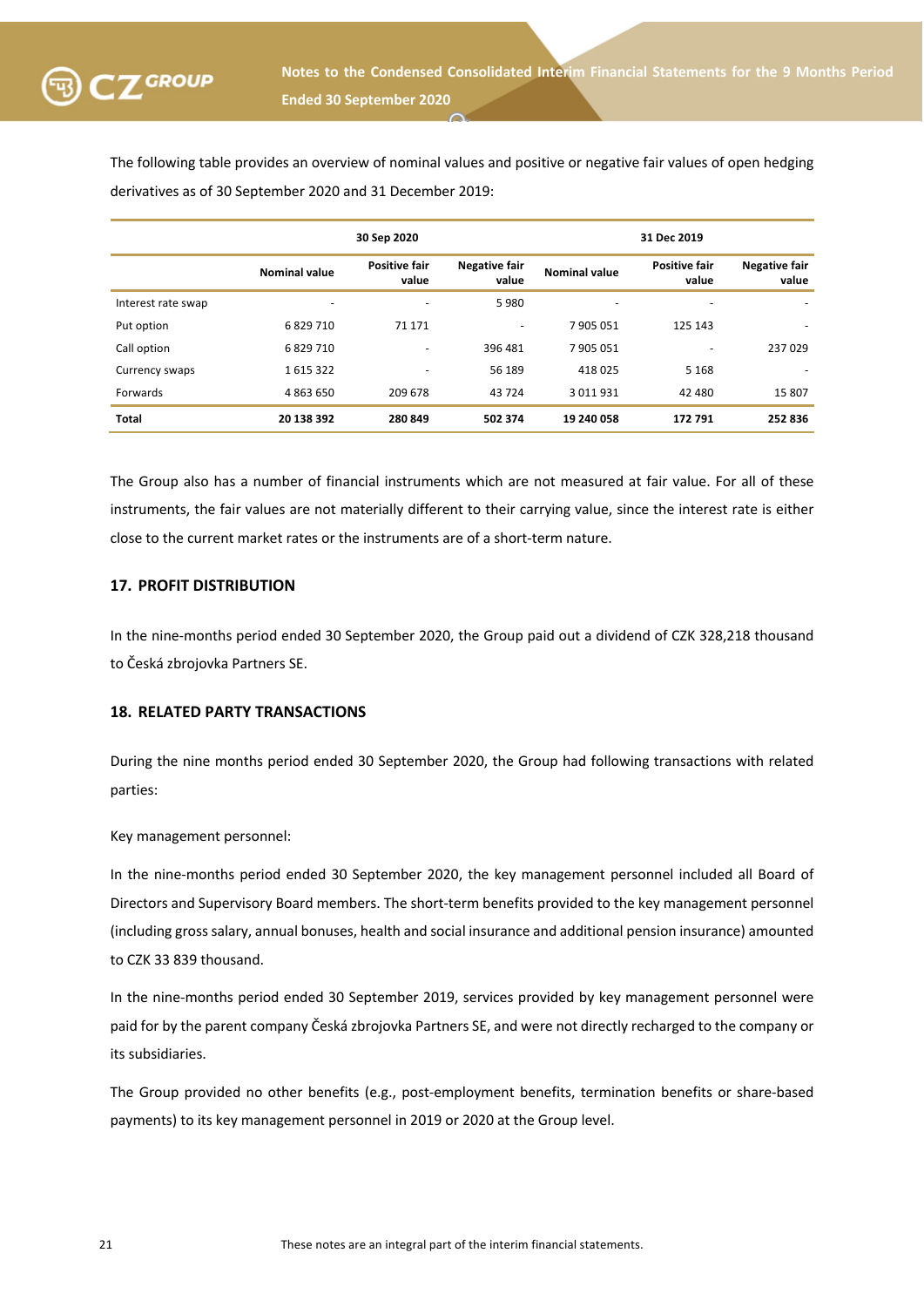

The Group had the following outstanding balances as of 30 September 2020 and transactions in the nine-months period ended 30 September 2020 with its related parties:

|                                       |                                                 | Payables as of<br>30 Sep 2020 | Purchases 1 Jan -<br>30 Sep 2020 | Receivables as of<br>30 Sep 2020 | Income 1 Jan -<br>30 Sep 2020 |
|---------------------------------------|-------------------------------------------------|-------------------------------|----------------------------------|----------------------------------|-------------------------------|
| <b>European Holding</b><br>Company SE | parent company                                  |                               |                                  | 5                                | 46                            |
| Česká zbrojovka<br>Partners SE        | intermediate parent<br>company                  | 1                             | 654                              | 9                                | 50                            |
| Česká zbrojovka<br>Defence SE         | subsidiary of<br>intermediate parent<br>company |                               |                                  | 5                                | 46                            |
| Keriani a.s.                          | associate of parent<br>company                  | 1059                          | 6834                             | 2 2 9 9                          | $\mathbf{1}$                  |
| Silesia Invest SE                     | company under ultimate<br>control               |                               |                                  | $\mathbf{1}$                     | 13                            |
| EHC zdravotní s.r.o.                  | company under ultimate<br>control               |                               |                                  | 10 4 9 9                         | 733                           |
| CZUB zdravotní<br>S.F.O.              | company under ultimate<br>control               | $\overline{2}$                | 2 4 7 2                          | 391                              | 28                            |
| <b>CZ-AUTO SYSTEMS</b><br>a.s.        | subsidiary of<br>intermediate parent<br>company | 1550                          | 11020                            | 258 196                          | 31 371                        |
| AUTO-CZ<br>International a.s.         | subsidiary of<br>intermediate parent<br>company |                               |                                  | 1                                | 13                            |
| TRX, s.r.o.                           | company under ultimate<br>control               | 85                            | 630                              |                                  |                               |
| ITeuro, a.s.                          | company under ultimate<br>control               | 169                           | 4376                             |                                  |                               |
| Total                                 |                                                 | 2866                          | 25 986                           | 271 406                          | 32 301                        |

Further to this, the Group paid out a dividend of CZK 328,218 thousand to Česká zbrojovka Partners SE.

The Group had the following outstanding balances as of 31 December 2019 and transactions in the nine-months period ended 30 September 2019 with its related parties:

|                                 |                                              | Payables as of<br>31 Dec 2019 | Purchases 1 Jan -<br>30 Sep 2019 | Receivables as of<br>31 Dec 2019 | Income 1 Jan -<br>30 Sep 2019 |
|---------------------------------|----------------------------------------------|-------------------------------|----------------------------------|----------------------------------|-------------------------------|
| Česká zbrojovka<br>Partners SE  | intermediate parent<br>company               | 5 6 1 8                       | 24 5 53                          |                                  | 21                            |
| Keriani a.s.                    | associate of parent<br>company               | 1040                          | 5 1 3 2                          | 2 2 9 9                          |                               |
| EHC zdravotní<br>S.F.O.         | company under ultimate<br>control            |                               |                                  | 9748                             | 747                           |
| CZUB zdravotní<br>S.F.O.        | company under ultimate<br>control            |                               | 5096                             | 51                               | 25                            |
| Česká zbrojovka<br>CZ-AUTO a.s. | subsidiary of intermediate<br>parent company | 1913                          |                                  |                                  |                               |
| TRX, s.r.o.                     | company under ultimate<br>control            | 169                           | 630                              |                                  |                               |
| ITeuro, a.s.                    | company under ultimate<br>control            | 639                           | 4702                             |                                  |                               |
| <b>Total</b>                    |                                              | 9379                          | 40 113                           | 12 098                           | 793                           |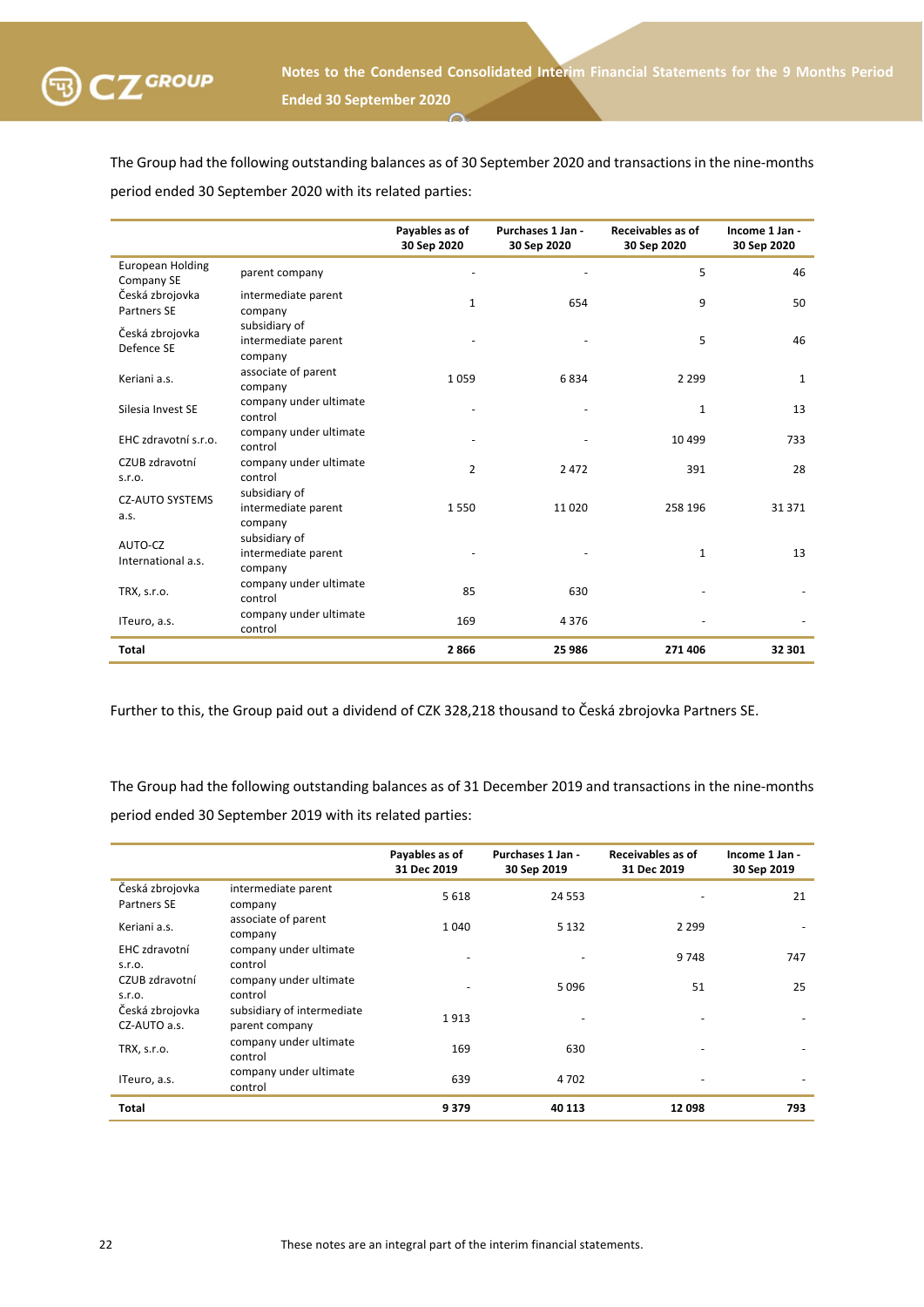

### **19. NET EARNINGS PER SHARE**

Basic and diluted earnings per share were determined as follows:

|                                                                                                          | 30 Sep 2020 | 30 Sep 2019 |
|----------------------------------------------------------------------------------------------------------|-------------|-------------|
|                                                                                                          |             |             |
| Profit after tax from continued operations attributable to the owner of the parent company (CZK '000)    | 472 966     | 537 247     |
| Profit after tax from discontinued operations attributable to the owner of the parent company (CZK '000) | 0           | 19 250      |
| Denominator (average number of shares in '000)                                                           |             |             |
| <b>Basic</b>                                                                                             | 29838       | 29 838      |
| Diluted                                                                                                  | 29838       | 29 838      |
| Net earnings per share (CZK/share) from continued operations attributable to the owner                   |             |             |
| of the parent company                                                                                    |             |             |
| <b>Basic</b>                                                                                             | 16          | 18          |
| Diluted                                                                                                  | 16          | 18          |
| Net earnings per share (CZK/share) from discontinued operations attributable to the owner                |             |             |
| of the parent company                                                                                    |             |             |
| <b>Basic</b>                                                                                             | 0           | 1           |
| Diluted                                                                                                  | 0           | 1           |
| Net earnings per share (CZK/share) attributable to the owner of the parent company                       |             |             |
| <b>Basic</b>                                                                                             | 16          | 19          |
| Diluted                                                                                                  | 16          | 19          |

As disclosed in the 2019 annual financial statements, the parent company's ordinary shares split in 2019 without any change in the share capital; specifically, 100 shares split into 29,838,000 shares. For calculating net earnings per share, the value of 29,838,000 shares was used for all periods presented.

#### **20. CONTINGENT LIABILITIES**

As of 30 September 2020, the Group had issued no guarantees in respect of third-party liabilities.

As of 30 September 2020, the Group recorded no significant legal disputes where the Group acts as a defendant or investment, environmental and other off balance sheet commitments.

### **21. SUBSEQUENT EVENTS**

In October 2020, the parent company has completed the underwriting of its shares in a public offering, resulting in gross proceeds at CZK 812,000 thousand designated to finance the Group's growth. In addition to the primary component, the Group's shareholder, Česká zbrojovka Partners SE, granted an over-allotment option to sell additional up to 280,000 shares in the amount up to CZK 81,200 thousand, this option was finally utilized in the amount of 215,859 shares therefore generating gross proceeds of CZK 62,599 thousand for Česká zbrojovka Partners SE.

Following the completion of the underwriting, the share capital of the consolidating company comprises 32,638,000 ordinary registered shares. The shares are in the certificate form with a nominal value of CZK 0.1 per share.